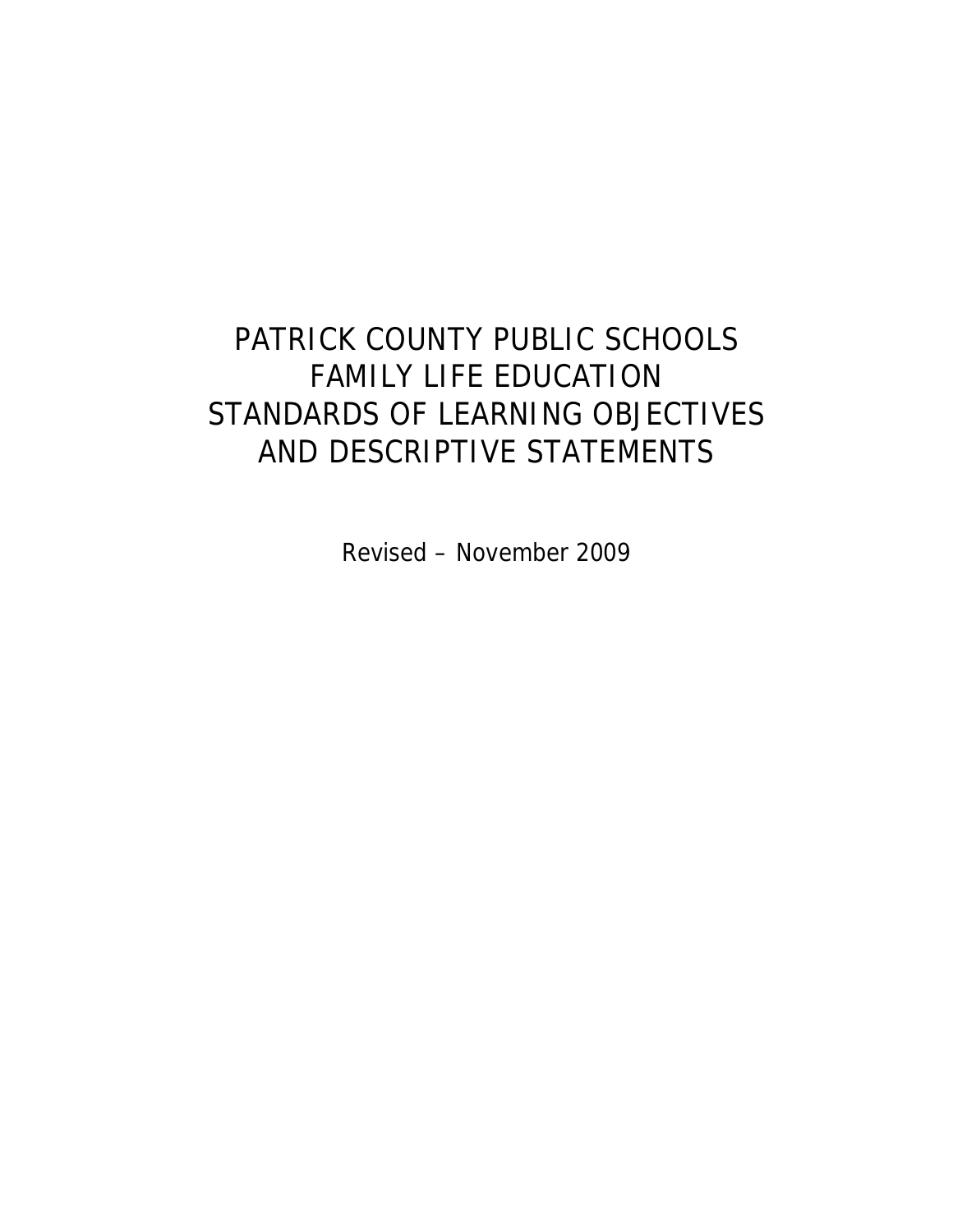## **KINDERGARTEN**

## **K.1 The student will experience success and positive feelings about self.**

 Descriptive Statement: This includes experiencing success in school, work and home tasks, pride in his or her body, the effective handling of routine situations, and acceptance from others. These experiences are provided by the teacher through the climate of the classroom environment. Parents are encouraged to reinforce these positive experiences and feelings at home. Emphasis is placed on respect for racial and ethnic differences.

## **K.2 The student will experience respect from and for others.**

Descriptive Statement: Teachers and other adults at school actively listen to and accept feelings and opinions of the child. A classroom climate that protects the child from physical and emotional infringements by others is provided. The child also learns and practices courtesy and good manners.

## **K.3 The student will become aware of the effects of his or her behavior on others and the effects of others' behavior on himself or herself.**

Descriptive Statement: The teacher uses appropriate descriptive language to explain to a child how his or her behavior affects others positively as well as negatively. The same descriptive language is used to explain to a child the effects of others' behavior on him or her. This approach is reinforced by other school personnel and parents are encouraged to continue such explanations at home. The child is introduced to the concept of privacy, especially in the use of bathroom facilities. In addition, the importance of avoiding gossip about others' personal or family problems is stressed. **Concepts concerning electronic privacy, such as not sharing your name and address over the internet, are introduced.** 

## **K.4 The student will recognize that everyone is a member of a family and that families come in many forms.**

 Descriptive Statement: This includes a variety of family forms: traditional or two-parent families-mother, father, and children; extended families--relatives other than the immediate family living in the home; single-parent families; adoptive families; foster families; families with stepparents; and blended families--new families formed by the marriage of a man and woman with children from previous marriages.

## **K.5 The student will identify members of his or her own family.**

 Descriptive Statement: This refers to identifying the adult and child members of the student's family.

**K.6 The student will develop an awareness of positive ways in which family members show love, affection, respect, and appreciation for each other.** Descriptive Statement: The focus is on the positive words and actions which convey care, protection, and guidance. This includes touching, listening, hugging, praising, encouraging, supporting, helping, and playing. It also includes helping the child understand that rules are made for safety and protection.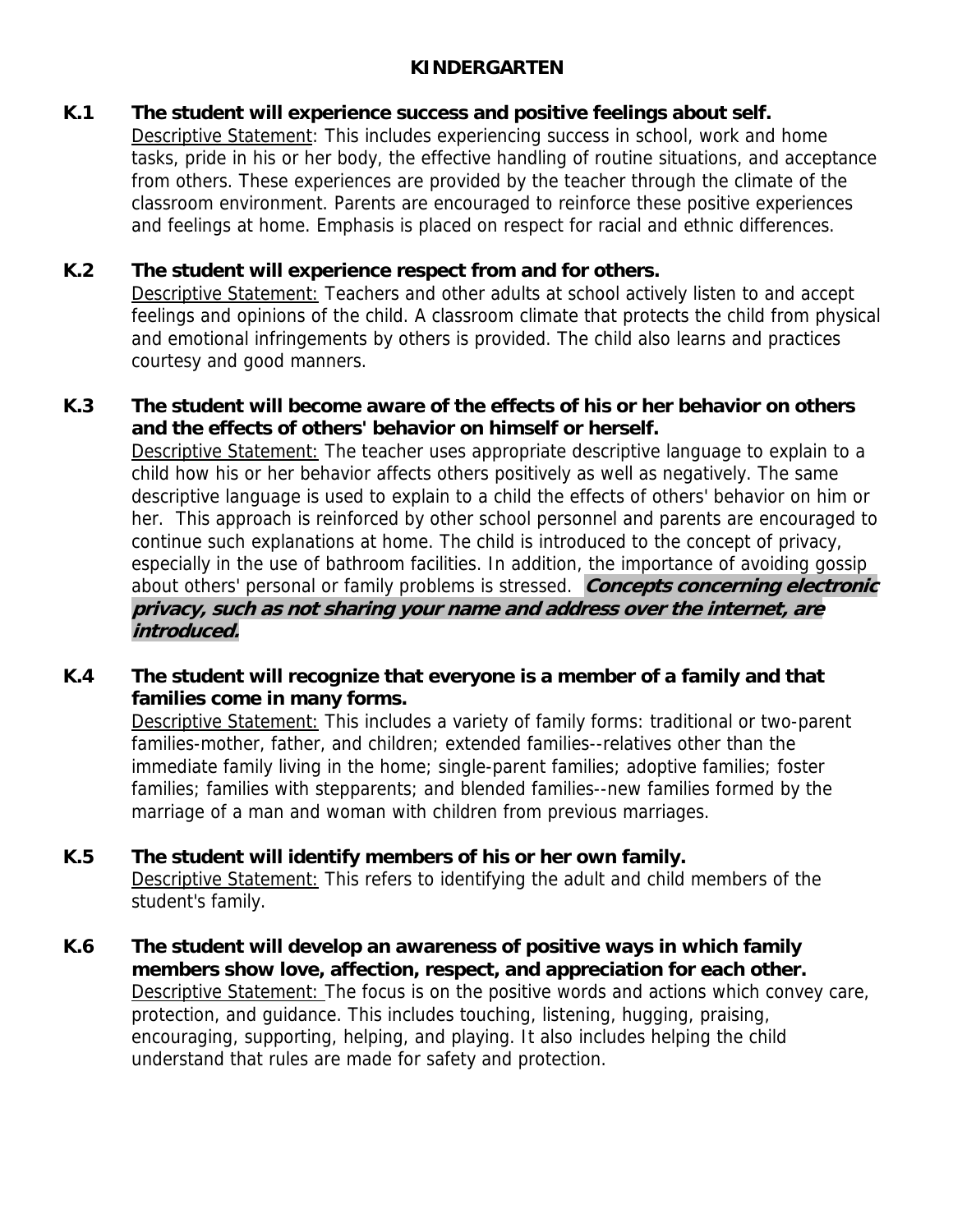- **K.7 The student will realize that physical affection can be an expression of friendship, of celebration, or of a loving family.** Descriptive Statement: It is important for the student to understand that appropriate expressions of affection are healthy for the individual and for the family. **The student will begin to understand the differences between appropriate and inappropriate expressions of affection. This understanding will foster positive mental health.**
- **K.8 The student will recognize the elements of good and bad touches by others.**  Descriptive Statement: Elements of good touches by others are identified as follows: (1) touching that can be done in front of anyone; (2) touching that is not a secret; (3) touching that makes the child feel good and not uncomfortable; (4) touching that is done to provide cleaning or medical care for the child; and (5) touching that is an expression of affection by a family member. Bad touches by others include the following: (1) touching on private parts of the body; (2) touching to be kept secret; and (3) touching that could produce bad feelings.

#### **K.9 The student will demonstrate how to say "no" to inappropriate approaches from family members, neighbors, strangers, and others.**

Descriptive Statement: This involves learning how to say "no" in a loud voice while standing up and looking directly at the person. It is important for children to know that they should tell or report such happenings to a trusted adult such as a parent, teacher, minister, grandparent, or guardian. In addition, they should understand the need to continue telling about inappropriate approaches until someone listens and responds. Safety precautions such as telephone and door – answering when no adult is home (e.g. latch-key children) are introduced.

## **K.10 The student will identify "feeling good" and "feeling bad."**

Descriptive Statement: Descriptive words are used to help the child identify pleasant and unpleasant feelings. Parents are encouraged to reinforce expressions of feelings at home and to work with the teacher in a team approach to achieving this and other objectives.

#### **K.11 The student will find help safely if lost.**

Descriptive Statement: Students learn their full names, addresses, telephone numbers, and how to find reliable help if lost in a mall or other public place.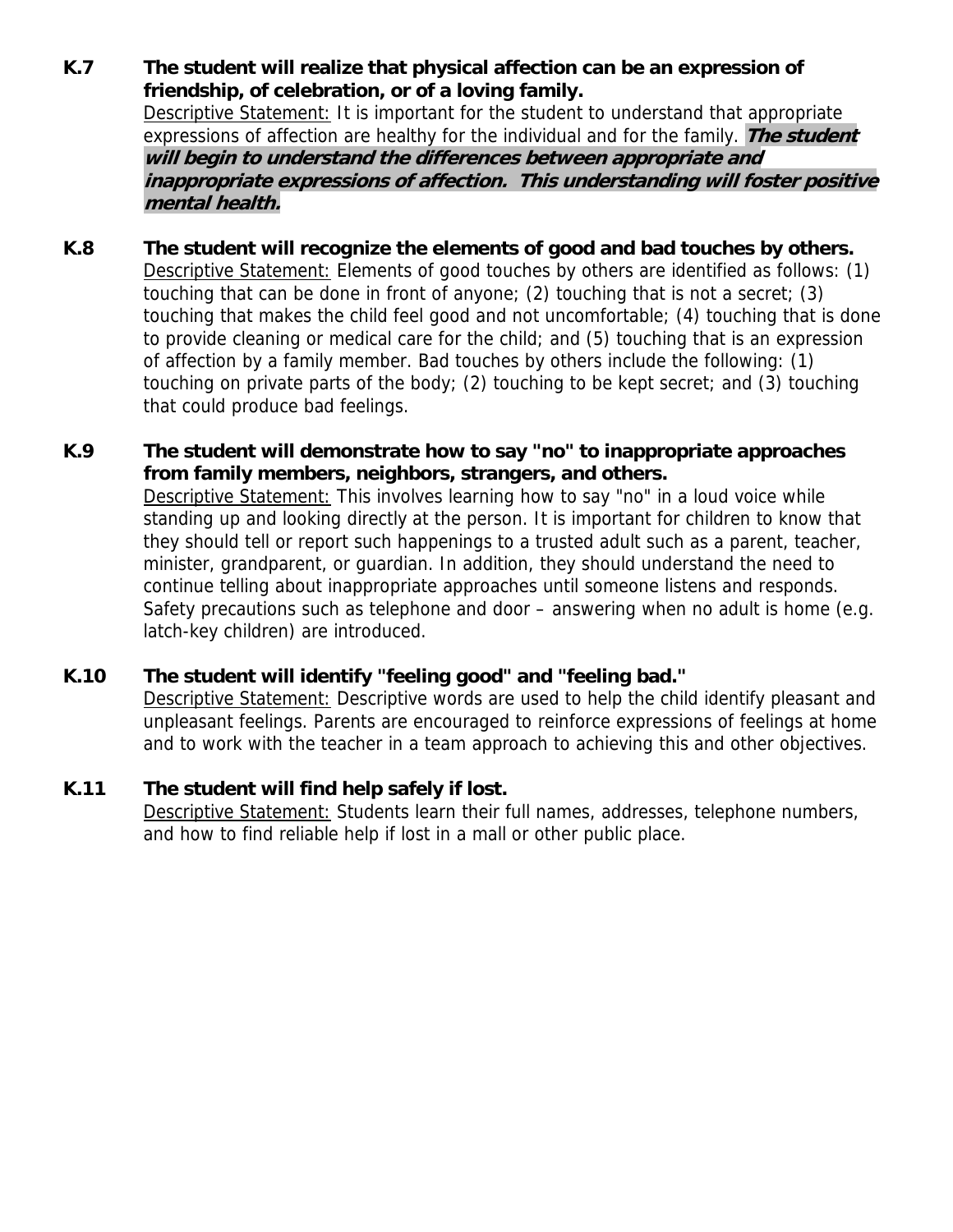## **FIRST GRADE**

**1.1 The student will experience continuing success and good feelings about self.**  Descriptive Statement: The teacher continues to provide a classroom environment that fosters experiences of success in schoolwork, in self-acceptance of body image, in the handling of routine situations, and in-group activities. The student is made aware of any behavior on his or her part that causes others to have bad feelings. Parents are encouraged to reinforce successful experiences and self-esteem at home.

## **1.2 The student will experience continuing respect from others.**

 Descriptive Statement: Teachers and other adults at school continue active listening and acceptance of the feelings and opinions of the child, providing a classroom climate that protects the child from physical and emotional infringement by others. Difficult situations, such as how to handle a bully on the playground, are discussed.

**1.3 The student will become aware of the effects of his or her behavior on others and the effects of others' behavior on himself or herself.**  Descriptive Statement: The teacher continues to use appropriate descriptive language to explain to a child how his or her behavior affects others both positively and negatively, and how others' behavior affects him or her. The child learns to respect others and their feelings.

## **1.4 The student will develop an understanding of the importance of a family and of different family patterns.**

Descriptive statement: The emphasis is on the need for loving parents, or other responsible adult(s) in the family, regardless of the type of family. The student advances from awareness of family forms at the kindergarten level to understanding the importance of the family and its various forms at the first-grade level. The following family patterns are included: two-parent families, extended families--relatives other than the immediate family living in the home, single-parent families, adoptive families, foster families, families with stepparents, and blended families--new families formed by the marriage of a man and woman with children from previous marriages.

**1.5 The student will identify family members and their responsibilities in contributing to the successful functioning of the family.** 

 Descriptive Statement: The focus is on the tasks that must be performed in order for a family to function successfully. Examples of tasks are providing food; providing shelter; providing and caring for clothing; providing money for these and other necessities; providing love and caring, including meeting the needs of elderly or handicapped family members; and providing for fun and play.

## **1.6 The student will realize that human beings and other mammals have babies and that the babies can be breast-fed.**

Descriptive Statement: Content associated with this objective can be found in books, magazines, films, videos, and other materials. Pets may be used to demonstrate mammalian behavior. Parents are encouraged to assist with this objective during the course of normal family activities.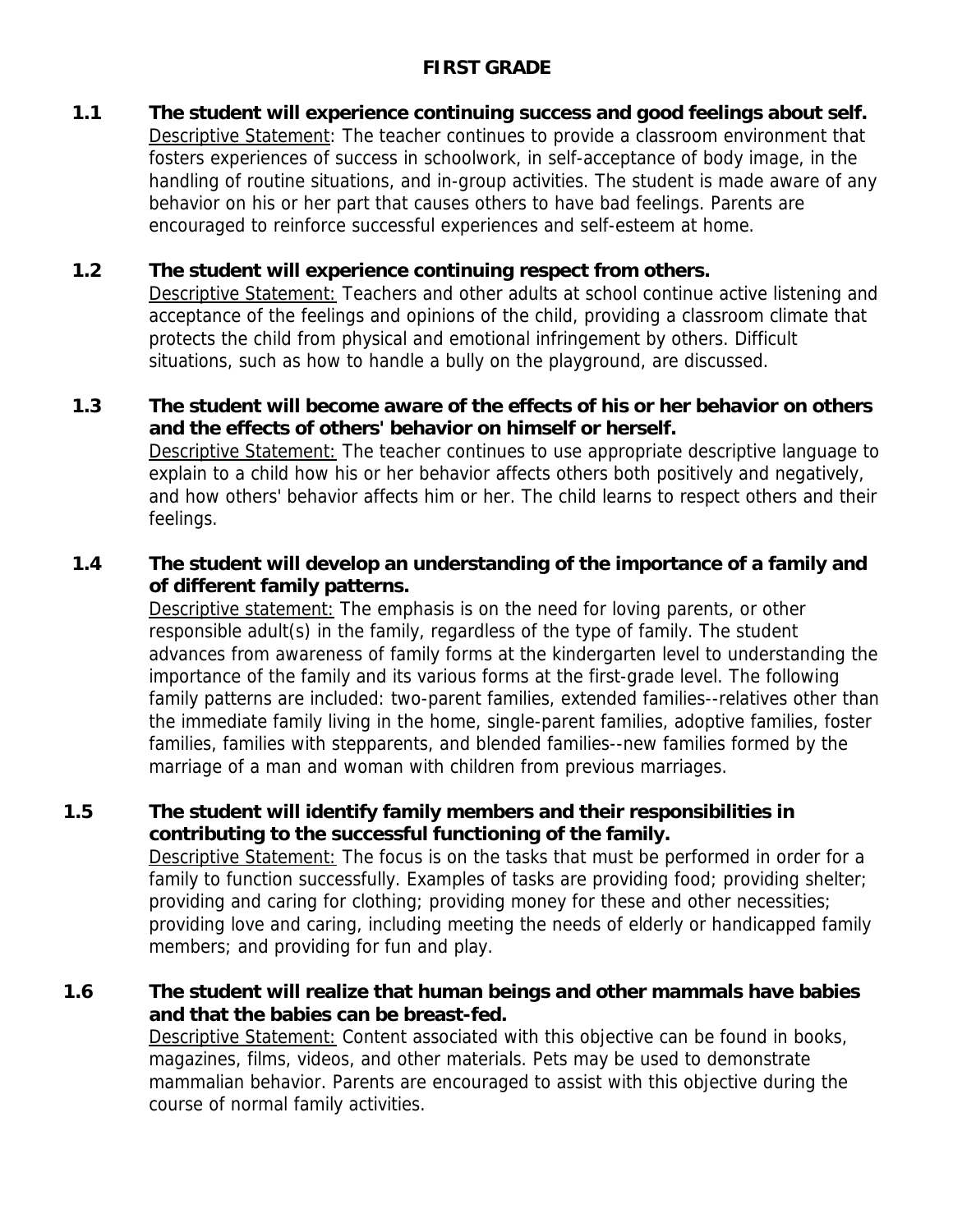## **1.7 The student will use correct terminology when talking about body parts and functions.**

Descriptive Statement: Terms included in this approach are urinate, bowel movement, penis, and vulva to substitute for colloquial or slang terminology. These terms are introduced as they occur in daily activities and are not taught directly. Parents are encouraged to reinforce correct terminology at home.

## **1.8 The student will express his or her feelings of happiness, sadness, and anger to the teacher.**

Descriptive Statement: Teachers help children on an individual basis to recognize and express their feelings of happiness, sadness, and anger. Children are assisted in dealing appropriately with their feelings. If matters of a private nature arise, teachers are urged to contact parents so they can take a team approach to individual student problems.

## **1.9 The student will become aware of appropriate behavior to use in dealing with his or her feelings.**

Descriptive Statement: The focus is on helping the child understand that feelings are different from behavior. The teacher helps the child understand that while feelings do influence behavior, each person can control his or her own behavior and the ways feelings are expressed. It is important for the teacher to help the child know that all feelings are valid. Appropriate strategies for expressing feelings include exercise, games, direct verbalization, art, music, dance, play, storytelling, and creative drama.

## **1.10 The student will experience the logical consequences of his or her behavior.**

Descriptive Statement: The child needs to have the opportunity to make developmentally appropriate choices in his or her daily living and to experience the outcomes (both positive and negative) of his or her choices. The foundation for responsible decision making at all ages involves being allowed to learn from one's choices. Examples of appropriate choices at this grade level include choosing from a list of appropriate foods, choosing from a variety of activities and learning centers, and choosing the sequence in which learning activities are completed. An example of an appropriate consequence would be to clean up a spilled beverage rather than to be punished for this.

#### **1.11 The student will realize that physical affection can be an expression of friendship, of celebration, or of a loving family.** Descriptive Statement: The child is reminded that appropriate expressions of affection are important for individual and family well-being and that physical affection from family

members and friends usually represents good touching.

**1.12 The student will demonstrate strategies for responses to inappropriate approaches from family members, neighbors, strangers, and others.** Descriptive Statement: Elements of good and bad touching are reviewed, and methods of avoiding negative encounters are presented. Children learn how to tell a trusted adult, such as a parent, teacher, minister, grandparent, or guardian, about such incidents when they occur. **Appropriate use of communication devices such as the phone and internet will be discussed.** Safety precautions such as telephone and door answering when no adult is home (e.g. latch-key children) are emphasized.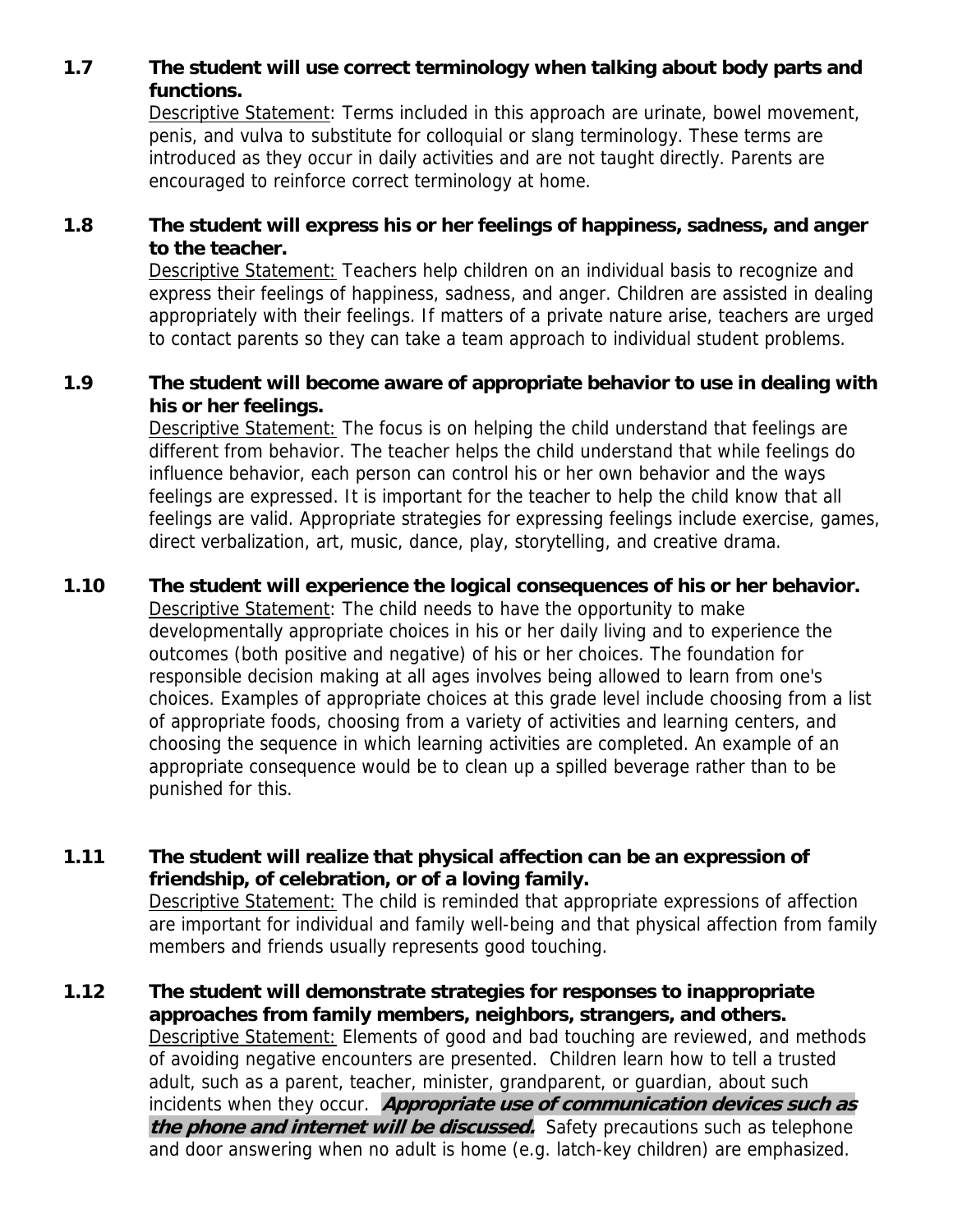## **SECOND GRADE**

**2.1 The student will recognize that everyone has strengths and weaknesses and that all persons need to be accepted and appreciated as worthwhile.**

Descriptive Statement: The key idea is that all human beings are worthwhile and need to be accepted and appreciated as they are. The emphasis is on daily experiences in which children receive the message that they are worthwhile. In this environment the student is able to use his/her strengths to overcome weaknesses, to realize that not everyone has the same strengths and weaknesses, to change the things he/she can change, and to accept the things that cannot be changed. Care is taken to ensure that children view persons with a handicap as unique individuals with many strengths.

**2.2 The student will realize that adults other than parents also provide care and support for children.** 

 Descriptive Statement: Adults, other than parents, who provide care and support for children include foster parents, child-care providers, day-care teachers, extended family members; neighbors, family friends; and personnel of community support agencies, civic organizations, and religious organizations.

**2.3 The student will become aware that babies grow inside the mother's body in a special place called the uterus.** 

 Descriptive Statement: The purpose of this objective is to provide basic, age-appropriate information; to demonstrate ease or comfort in talking about reproduction-related topics; and to correct misinformation.

**2.4 The student will become aware of the need to take responsibility for the effects of his or her behavior on others.** 

Descriptive Statement: Through daily classroom experiences, the teacher can encourage children to express appreciation for positive peer behavior such as helping, sharing, being courteous, accepting others' opinions, and showing respect for others' possessions. When hurtful behavior occurs, children can be encouraged to make restitution by helping the victim solve the problem caused by the behavior.

- **2.5 The student will demonstrate appropriate ways of dealing with feelings.** Descriptive Statement: Pleasant feelings (ex. those associated with success and praise) and unpleasant feelings (ex. those resulting from anger, rejection, isolation, and failure) are discussed. **The student will begin to understand the characteristics of appropriate and inappropriate behavior as it relates to relationships. The concept of virtual relationships will be introduced.** Appropriate behavior in response to pleasant and unpleasant feelings is practiced in pretend situations so that these desirable strategies are available when needed in real-life situations.
- **2.6 The student will realize that physical affection can be an expression of friendship, of celebration, or of a loving family.**  Descriptive Statement: The teacher continues to reinforce the concept that appropriate expressions of affection are healthy for the individual and for the family.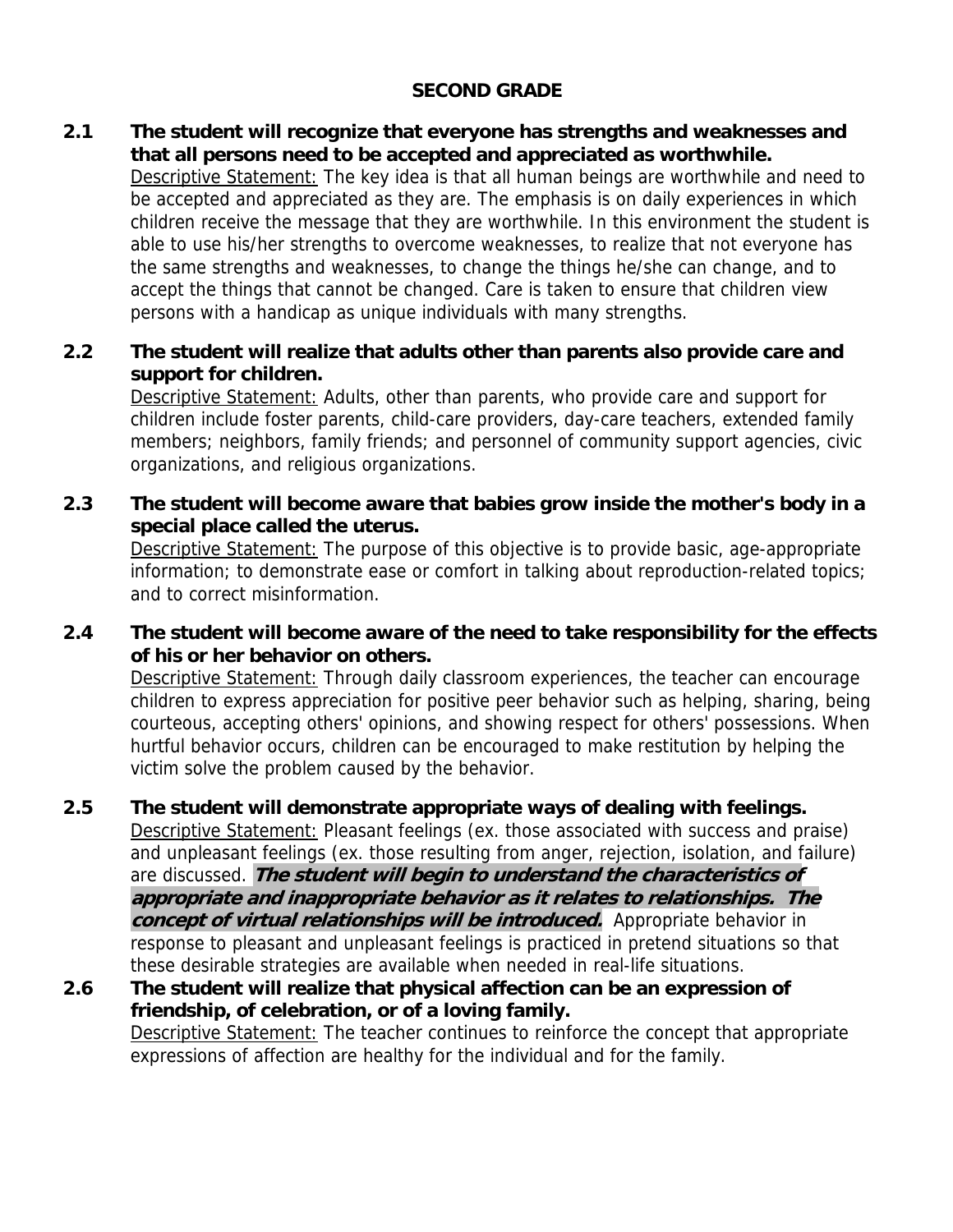**2.7 The student will advance in readiness to say "no" and to tell a trusted adult, such as a parent, teacher, minister, grandparent, or guardian, in private about inappropriate approaches from family members, neighbors, strangers, and others.**

Descriptive Statement: This is a review of the elements of good and bad touching, including how to handle inappropriate approaches. **The student will understand the differences between appropriate and inappropriate expressions of affection and behavior, including the use of electronic devices to convey such feelings.** Safety precautions such as telephone and door answering when no adult is home (e.g. latch-key children) are emphasized.

## **2.8 The student will be conscious of how commercials use our emotions to make us want products.**

Descriptive Statement: Children are introduced to the concept of media influences, which is developed further at higher-grade levels. The students are given examples of techniques used by the media to create excitement and a desire to purchase products.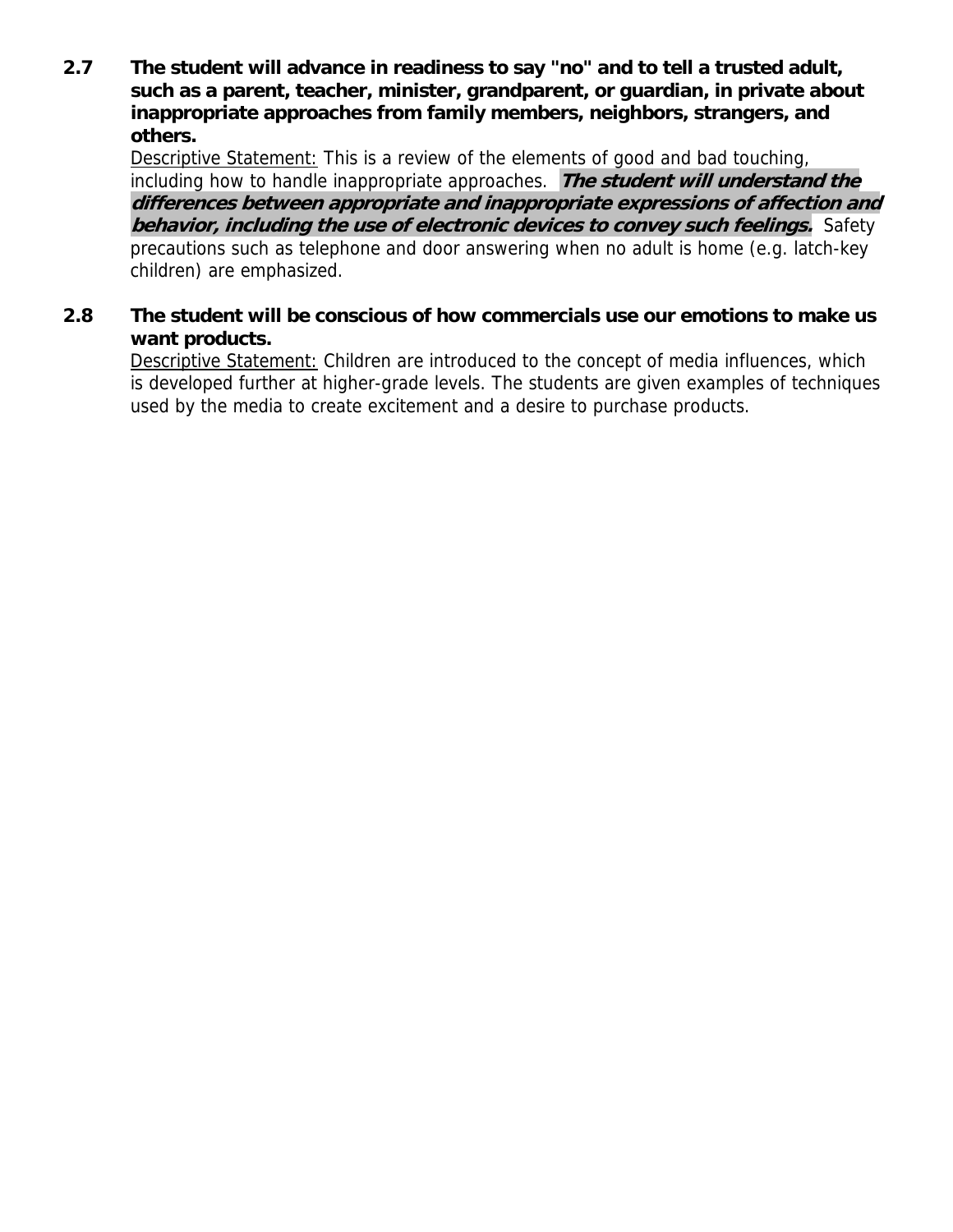## **THIRD GRADE**

- **3.1 The student will demonstrate a sense of belonging in group work and play.**  Descriptive Statement: The child experiences cooperative group games and acceptance as a member of the class. This involves reciprocal helping behavior **and positive mental health practices**. Participation in groups such as the scouts is encouraged. **Students will be introduced to the appropriate and inappropriate behavior of virtual groups on the internet.**
- **3.2 The student will express what he or she likes about himself or herself to continue developing a positive self-image.**

 Descriptive Statement: Expressive media (for example, exercises, games, art, music, dance, **internet,** and drama) are used for student expression of the capabilities, personality traits, and physical features that the child likes about himself or herself.

- **3.3 The student will become aware of the changes occurring in family life that affect daily living and produce strong feelings.**  Descriptive Statement: Changes, which occur, include moving, the addition or birth of a sibling, the birth of a handicapped child, death, illness, separation, divorce, remarriage, and children leaving home. Children are assisted in adjusting to such changes on an individual basis through the teacher-parent team approach to problem solving.
- **3.4 The student will give examples of healthy coping strategies for dealing with the feelings produced by changes in the family.**

Descriptive Statement: An essential component is providing a clear explanation of the changes which occur in families. Healthy coping strategies include vigorous physical activity such as exercises and games; talking about feelings; reading books; and creative expressions such as writing, art, music, dance, and drama. It is important that feelings be expressed openly in appropriate ways.

- **3.5 The student will recognize that all human beings grow and develop in a given sequence but that rates and patterns vary with individuals.**  Descriptive Statement: The student's own biographical data are used to chart growth and development patterns and sequences and to demonstrate and validate individual variations in development. Emphasis is placed also on different rates of learning, and students are taught to be tolerant of those who do not learn quickly.
- **3.6 The student will describe the types of behavior that enable him or her to gain friends or to lose friends.**

Descriptive Statement: Behavior that helps children make and keep friends includes: friendly attitudes, being aware of others' feelings, sharing, using appropriate language and behavior, and accepting the attitudes and feelings of others. Behavior that causes children to lose friends includes: verbal or physical aggression, embarrassing or criticizing the friend, excluding the friend from activities, and violations of the relationship, such as lying, gossiping, cheating, stealing, and breaking promises. Behavior in groups also is discussed with emphasis on the rights and responsibilities of being a member of a group.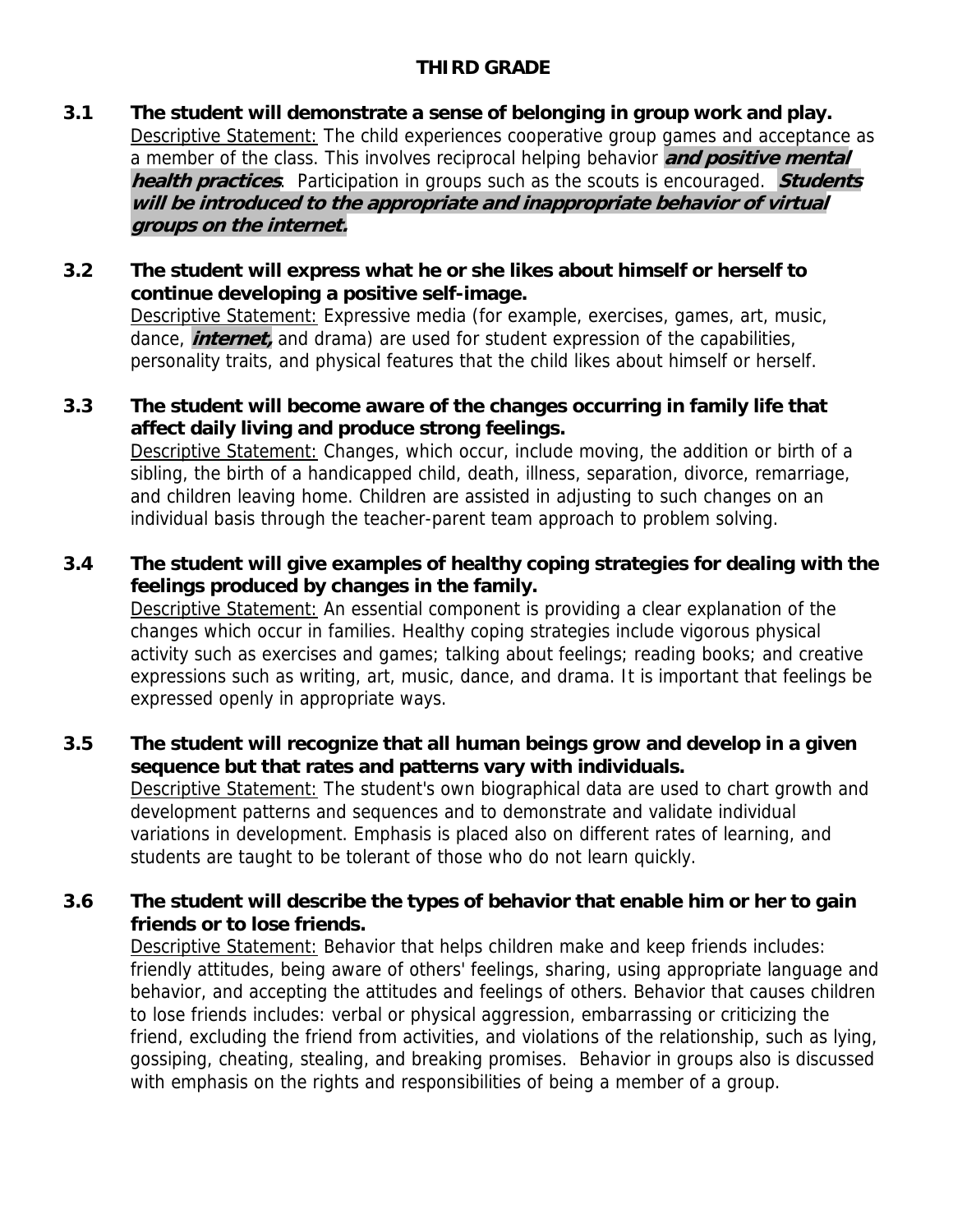## **3.7 The student will practice safety rules in the home.**

Descriptive Statement: This involves following up on the safety/first-aid objectives for the third-grade health curriculum and **focuses on appropriate use of communication devices such as** the telephone, **internet** and door-answering safety when no adult is present. Parents are encouraged to discuss and develop safety precautions at home (e.g. latchkey children).

## **3.8 The student will demonstrate to others how to respond appropriately to good touches and how to handle inappropriate approaches from relatives, neighbors, strangers, and others.**

Descriptive Statement: This is a continuing review of the elements of good and bad touches including responding appropriately both to good and to bad touches. When a good touch is welcomed by the child, he or she can respond by smiling, by returning a similar gesture, or by saying "thank you." Children also need continuing encouragement to tell a trusted adult in private about any inappropriate approaches. **This includes inappropriate approaches made by way of electronic devices such as the**  *internet or text messaging*. Other responses to inappropriate approaches include saying "no," getting away from the person quickly, or telling the person that he or she does not like the touch.

## **3.9 The student will be conscious of how commercials use our emotions to make us want products.**

Descriptive Statement: Children review the concept of media influences. The students are given examples of techniques used by the media to create excitement and a desire to purchase products.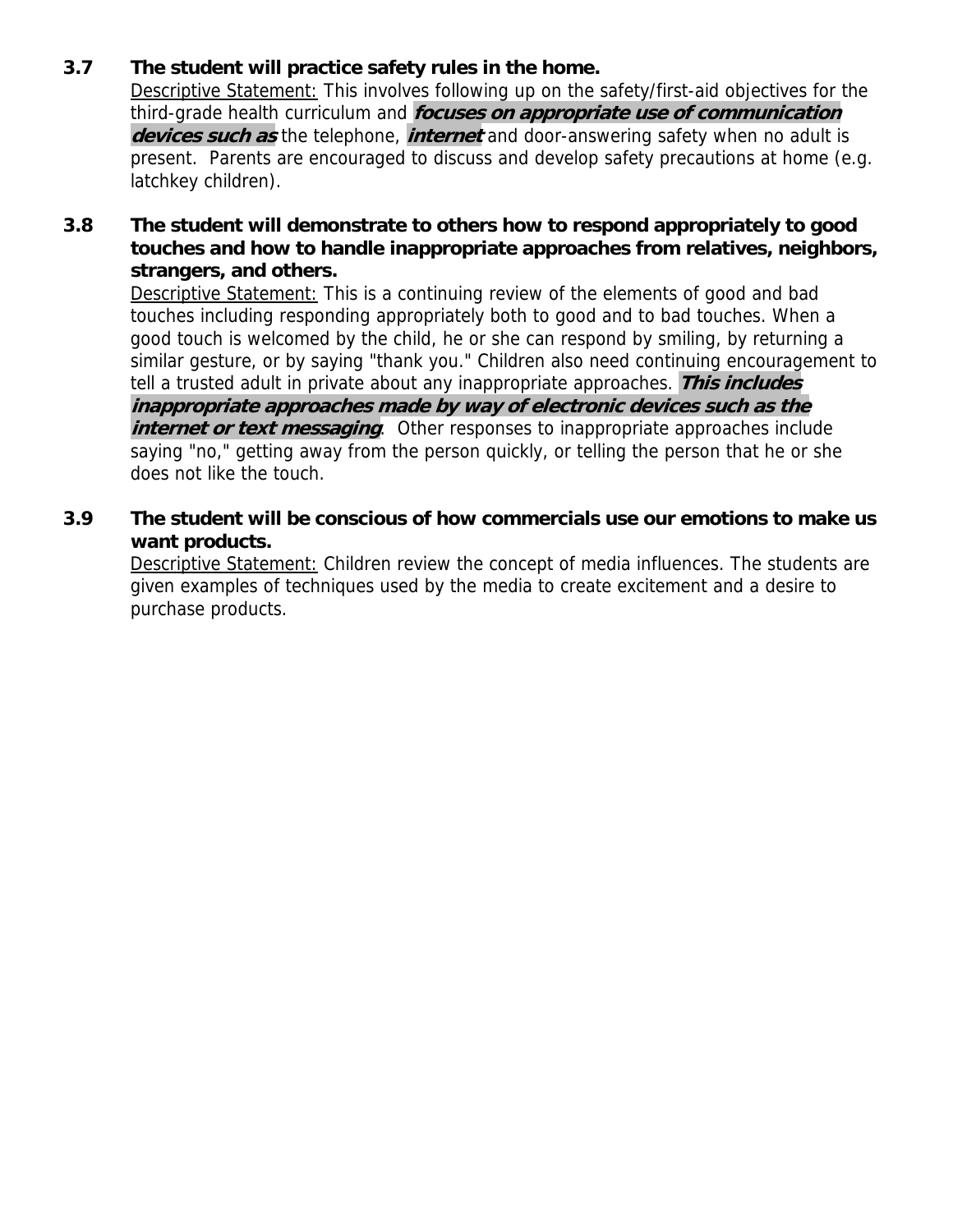## **FOURTH GRADE**

**4.1 The student will identify physical changes that begin to occur during puberty.**  Descriptive Statement: The individual differences in growth patterns associated with male and female sexual changes are presented. Male characteristics presented include: increased width of shoulders, increased length of arms and legs, the pituitary gland that controls physical growth through hormones, the appearance of pubic and auxiliary hair, and changes in the voice. Female characteristics presented include: increased width and roundness of hips, development of breasts, the pituitary gland that controls physical growth through hormones, the appearance of pubic and auxiliary hair, and the onset of the menstrual cycle. Emphasis is placed on the fact that the onset of sexual changes and growth patterns varies with individuals and that this is natural. Students are helped on an individual basis to avoid being fearful if they are slower to develop than their peers. The harmful effects of teenage pregnancy are discussed along with the importance of avoiding premarital sexual activity. In addition, the importance of cleanliness in relation to these bodily changes is discussed. When problems arise, teachers and parents are encouraged to continue working together in a team approach to problem solving.

## **4.2 The student will develop an awareness of human fertilization and prenatal development.**

**Descriptive Statement: Instruction includes the uniting of the sperm and the egg and the** development of the fetus inside the uterus.

## **4.3 The student will identify basic human emotions and effective ways of dealing with them.**

 Descriptive Statement: Emphasis is placed on understanding and dealing with strong emotions, both positive and negative. Students learn how to deal with joy and exuberance, as well as those emotions resulting from loss, rejection, divorce, death, illness, and moving. The student learns to manage appropriate responses to these feelings and to avoid self-destructive behavior.

## **4.4 The student will develop positive reactions to his or her strengths and weaknesses.**

 Descriptive Statement: This includes accepting personal responsibility for successes and failures, taking pride in successes, and understanding that mistakes can result in positive learning toward success next time.

## **4.5 The student will become aware of the need to assume responsibility within the family and to function effectively as a family member.**

 Descriptive Statement: The focus is on sharing tasks within the family and helping, supporting, and communicating with family members. Special attention is given to appropriate assistance and support for and communication with handicapped family members.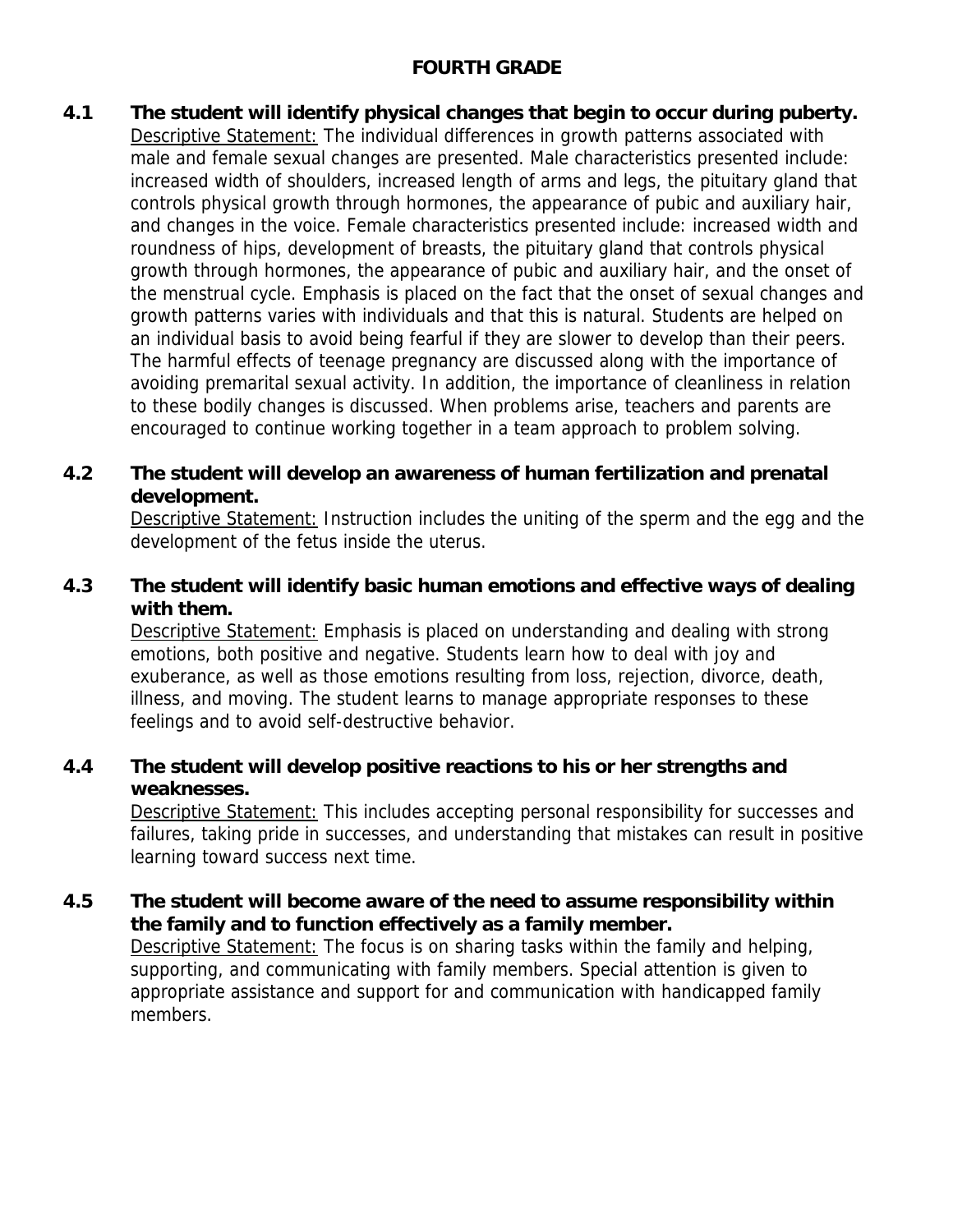## **4.6 The student will describe the factors surrounding child abuse and child neglect.**

 Descriptive Statement: The terms child abuse and child neglect (including sexual abuse **and electronic harassment**) are explained, as well as how to protect oneself and the importance of confiding in a trusted adult such as a parent, teacher, minister, grandparent, or guardian.

## **4.7 The student will identify factors contributing to the use of drugs.**

 Descriptive Statement: Discussion includes the motivation for using drugs and other substances--a need to feel "grown up," a need for peer acceptance, a "high" from the temporary effects of drugs, and/or a relief from psychic pain. Emphasis is placed on ways of dealing with one's needs and feelings without the use of drugs or other substances.

## **4.8 The student will recognize the dangers of substance abuse.**

 Descriptive Statement: The focus is on the misuse of tobacco, alcohol, and other drugs. Content includes the adverse effects of substance abuse on the individual and on the many contributing factors to family violence and child abuse.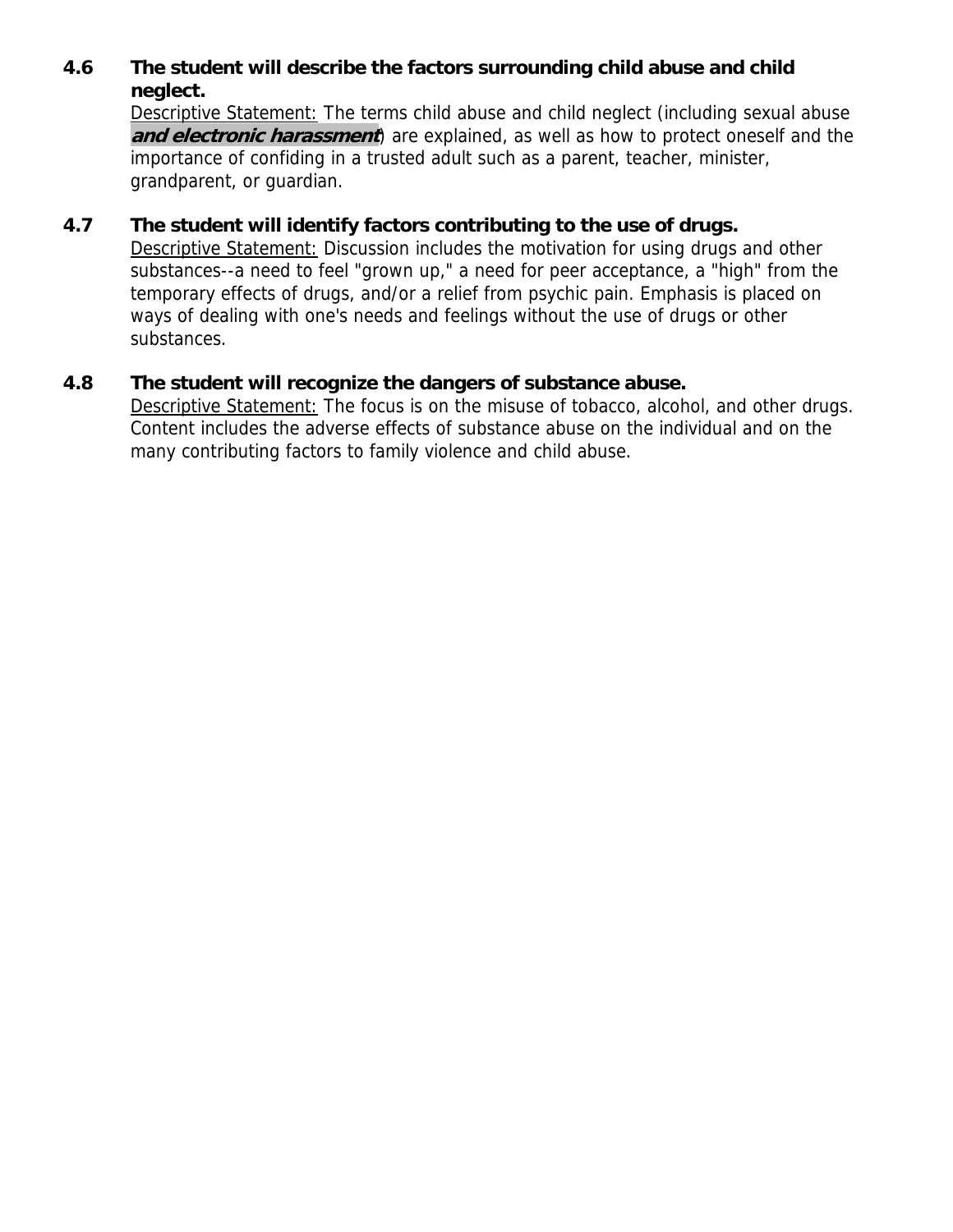## **FIFTH GRADE**

**5.1 The student will define the structure and function of the endocrine system.**  Descriptive Statement: The basic parts of the endocrine system (pituitary gland and adrenal glands) and their functions are introduced.

## **5.2 The student will identify the human reproductive organs in relation to the total anatomy.**

Descriptive Statement: Emphasis is placed on the male reproductive organs: penis, testicles, scrotum, and urethra; and on the female reproductive organs: uterus, ovaries, vagina, and fallopian tubes. The reproductive organs are explained in relation to total human anatomy.

## **5.3 The student will explain how human beings reproduce.**

 Descriptive Statement: Instruction includes the uniting of the sperm and the egg and the development of the unborn child inside the uterus. The development of the baby at different stages is illustrated. Emphasis is placed on the need to avoid premarital sexual activity. The importance of prenatal care is discussed also, as well as the profound effects of drugs on the mother and developing child.

## **5.4 The student will recognize the relationship between the physical changes that occur during puberty and the developing capacity for reproduction.**  Descriptive Statement: Physical changes that occur during puberty are summarized. Topics included are nocturnal emissions and erections; menstruation; instability of emotions, such as mood swings during puberty; development of a positive attitude toward one's sexuality; and the relationship between changes during puberty and one's ability to conceive and bear children.

## **5.5 The student will identity reasons for avoiding sexual activity prior to marriage.**

 Descriptive Statement: The detrimental effects of premarital sex, including teenage pregnancy, infant morality, and sexually transmitted diseased, are emphasized, as well as the impact on one's reputation and self-esteem.

## **5.6 The student will describe the effects of personal hygiene on one's selfconcept.**

 Descriptive Statement: Discussion focuses on those bodily changes in puberty that require special attention to cleanliness and their relationship to a positive self-concept and acceptance from peers. Toxic shock syndrome and its relation to cleanliness are included.

## **5.7 The student will recognize the importance of contributing to a constructive group activity.**

 Descriptive Statement: The teacher emphasizes the individual's contribution to accepting responsibility, how this relates to group success or failure, and how opportunities for leadership may be presented.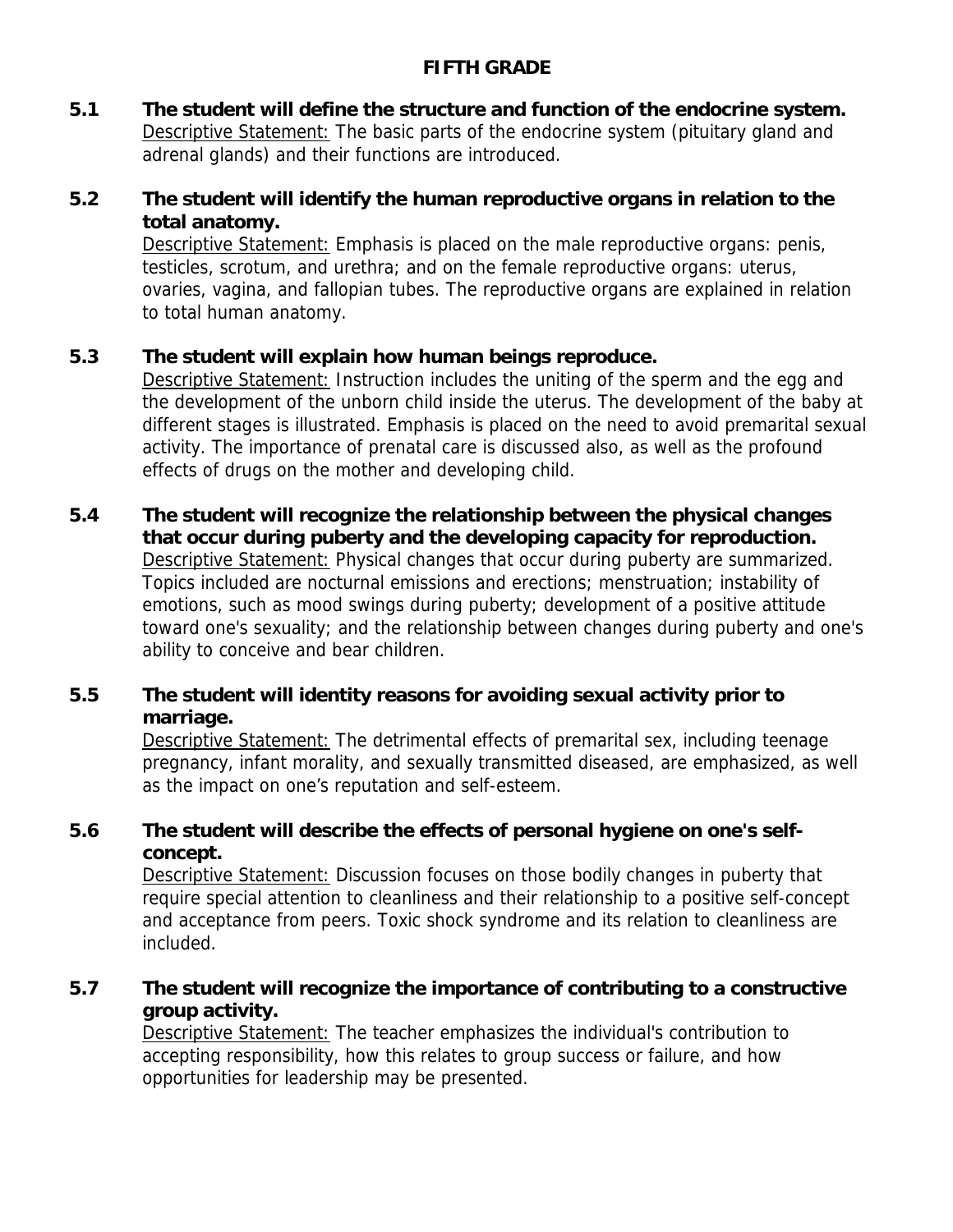**5.8 The student will develop an increased understanding of the roles, duties, and responsibilities of family members.** 

 Descriptive Statement: The student can achieve this by defining the traditional and changing roles, duties, and responsibilities of family members; by preparing for the lifelong adjustments required for his or her changing roles; and by describing the emotional interactions involved in being a family member. Non-traditional career roles of males and females are discussed, and options for the life-long goals of women are presented.

#### **5.9 The student will examine the messages from mass media related to sexuality.**

 Descriptive Statement: Printed materials, advertising, television, internet, wearing apparel, movies, and music are discussed in relation to gender stereotyping and to the avoidance of sexual exploitation and sexual violence. **Students will understand how the media affects mental health issues related to sexuality**.

#### **5.10 The student will develop skill in saying "no" to any social behavior or activity that he or she perceives as wrong for himself or herself.**

 Descriptive Statement: Discussion focuses on alternatives to situations such as rude behavior, smoking, alcohol or drug use, theft, vandalism, and premarital sexual relationships.

## **5.11 The student will recognize threatening or uncomfortable situations and how to react to them.**

 Descriptive Statement: These situations may include walking alone, opening doors for strangers, experiencing sexual abuse or incest, receiving obscene telephone calls **or text messages**, and facing dangers found in shopping malls. Ways of protecting oneself and recognizing and reporting such threats are stressed. The point is made, however, that most life situations are not threatening.

## **5.12 The student will explain the effects of substance abuse on the body.**

 Descriptive Statement: Emphasis is placed on the adverse effects of alcohol, drugs, and tobacco on the body. This information is related to physical and emotional growth during adolescence, including sexual development; to fetal development; and to any adverse effects upon the family unit.

## **5.13 The student will become aware of the existence of sexually transmitted diseases.**

 Descriptive Statement: The nature and myths regarding sexually transmitted diseases, including acquired immune deficiency syndrome (AIDS), is introduced. AIDS is explained as a deadly disease. Other diseases referred to include syphilis, gonorrhea, chlamydia, and genital herpes.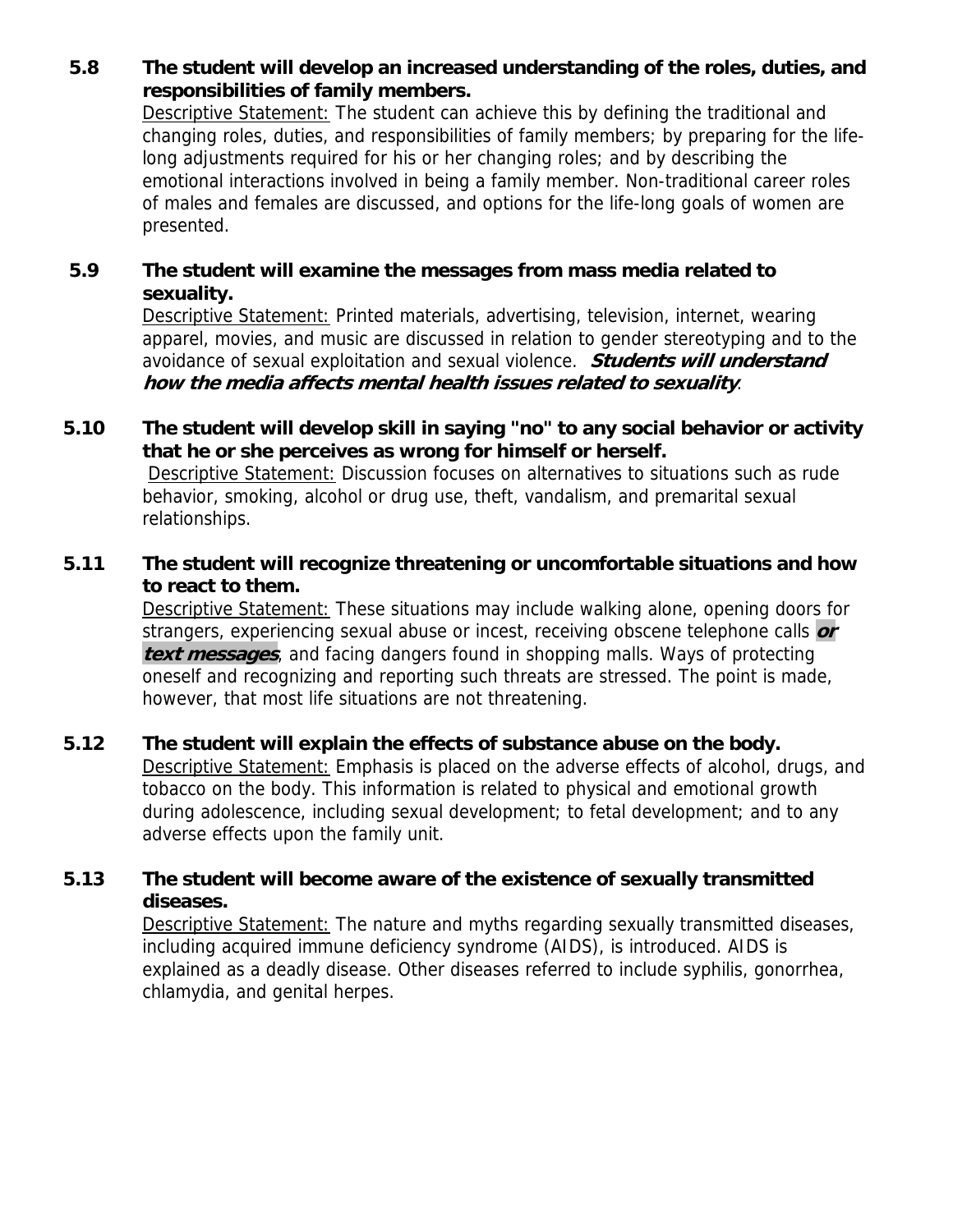## **6.1 The student will relate personal hygiene to the physical changes that occur during puberty.**

Descriptive Statement: Changes during puberty are discussed in relation to the increased need for personal hygiene, for proper dental care, for frequent showering and shampooing, for the use of deodorants, for the use and disposal of pads and tampons, and for clean clothing. Toxic shock syndrome and its relations to cleanliness are included.

## **6.2 The student will explain the effects of growth on development, attitudes and interests.**

 Descriptive Statement: The teacher provides opportunities for discussion of physical changes during puberty, group and non-group relationships (cliques and loners), peer pressure, and boy/girl relationships. Emphasis is on the positive and normal aspects of differences among individuals.

**6.3 The student will continue to identify physical and emotional changes that occur during puberty and their effects on growth and development.**  Descriptive Statement: The following topics are discussed in relation to male and female changes during puberty, nocturnal emissions and erections; menstruation, masturbation; instability of emotions and ways of expressing these emotions appropriately; and approaches to developing a positive attitude toward one's sexuality.

## **6. 4 The student will recall basic facts about sexually transmitted diseases.**

 Descriptive Statement: Factual information is presented regarding sexually transmitted diseases, including syphilis, gonorrhea, chlamydia, and genital herpes. Diseases of the genitalia common to adolescents who are not sexually transmitted are described so as to allay unnecessary fears (such as vaginitis, urethritis, etc.).

## **6.5 The student will be able to describe the etiology, effects, and transmission of the AIDS virus.**

 Descriptive Statement: Instruction includes factual information regarding the AIDS virus and its transmission. The medical profession should be involved in teaching this objective (and other health-related topics) to include the most up-to-date facts.

## **6.6 The student will summarize the process of human reproduction and the benefits of postponing premarital sexual activity.**

 Descriptive Statement: This is a review of the reproductive process and the advantages of delaying sexual involvement. The possible detrimental effects of premarital sexual activity for both males and females are emphasized. They include sexually transmitted diseases, unwanted pregnancy, infant mortality, and psychological (reputation, selfesteem, etc.), social, economic, and physical consequences.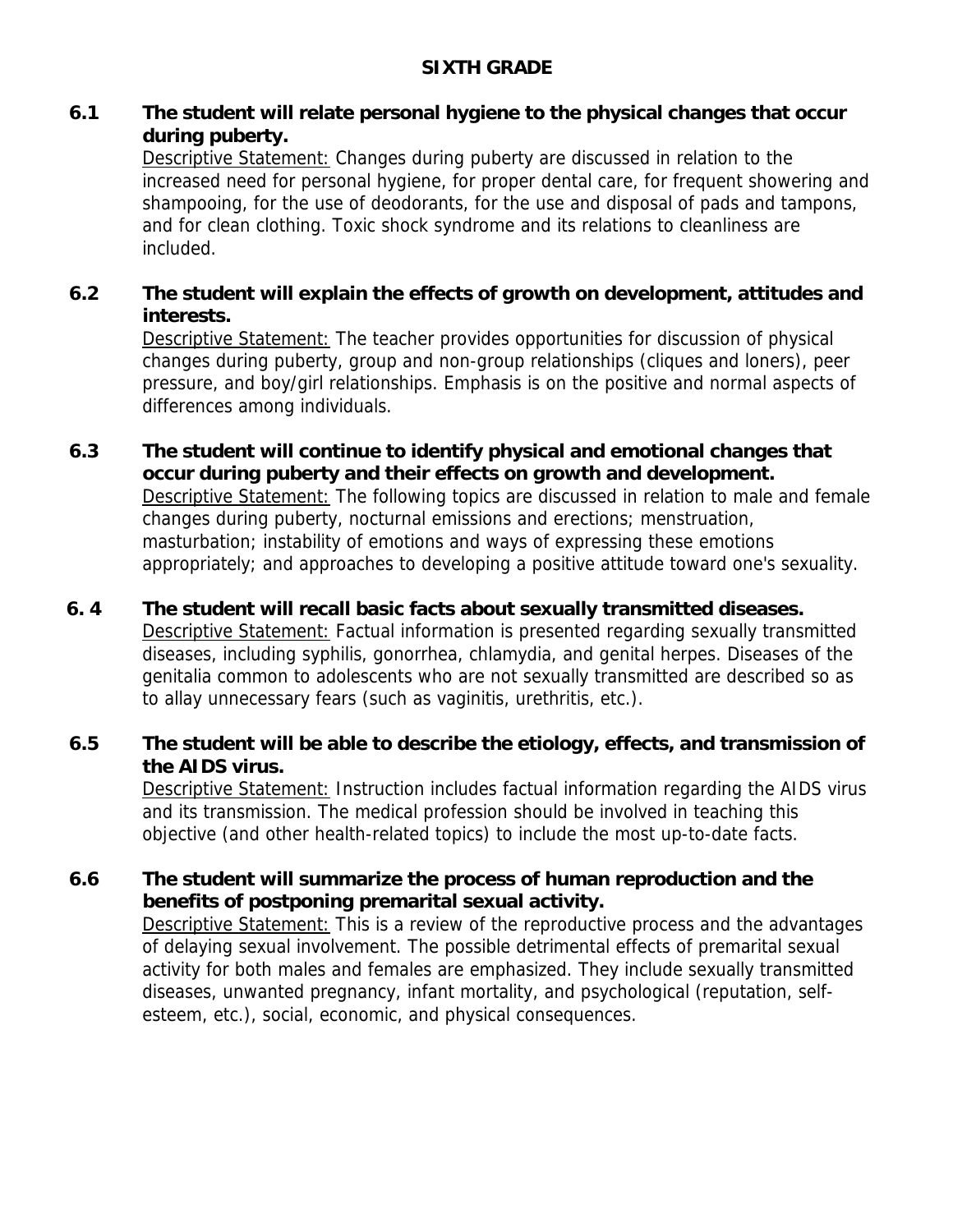## **6.7 The student will describe personal characteristics that can contribute to happiness for self and others.**

 Descriptive Statement: This includes self-discipline, self-esteem, independence, acceptance of reality, acceptance of others, tolerance, concern for the needs of handicapped persons, loyalty, honesty, cooperation, diligence, respect for proper authority, and acceptance of responsibility for self in relation to others.

## **6.8 The student will demonstrate increased understanding of child abuse and neglect, including emotional and sexual abuse.**

Descriptive Statement: This is accomplished by defining the types of abuse, **including electronic harassment**, and explaining the need to report such situations to a trusted adult such as a parent, teacher, minister, grandparent, or guardian. The teacher helps students identify resources for the reporting and treatment of child abuse and family violence.

## **6.9 The student will become aware of community health-care and safety agencies and their functions.**

Descriptive Statement: Instruction includes the availability of community agencies providing the following services: child abuse prevention; treatment of abuse victims; mental health counseling; teenage pregnancy prevention and counseling; family planning counseling; prenatal care; substance abuse prevention and treatment and support groups; suicide prevention; prevention and treatment of sexually transmitted diseases, including

AIDS; other general and specialized medical services, including the role of the family physician or local health department; police department, fire department, and other safety services; and community services provided by religious organizations. Parents are encouraged to learn about these agencies and to use their services when needed.

## **6.10 The student will explain the effects of substance abuse on the individual, family, school, and society.**

Descriptive Statement: The effects of alcohol, tobacco, and other drugs on the individual, family, school, and society are presented with emphasis on genetic risks and fetal development, the nature of addictive personalities, drunken driving, physical and sexual abuse, family violence, and the hazards of "second-hand" smoking. Information on local community resources for obtaining help with these problems is included.

## **6.11 The student will evaluate the messages from mass media related to sexuality and gender stereotyping.**

Descriptive Statement: Students progress from examining media messages in the fifth grade to evaluating messages from mass media related to sexuality and gender stereotyping in the sixth grade. The avoidance of sexual exploitation and stereotyping is stressed.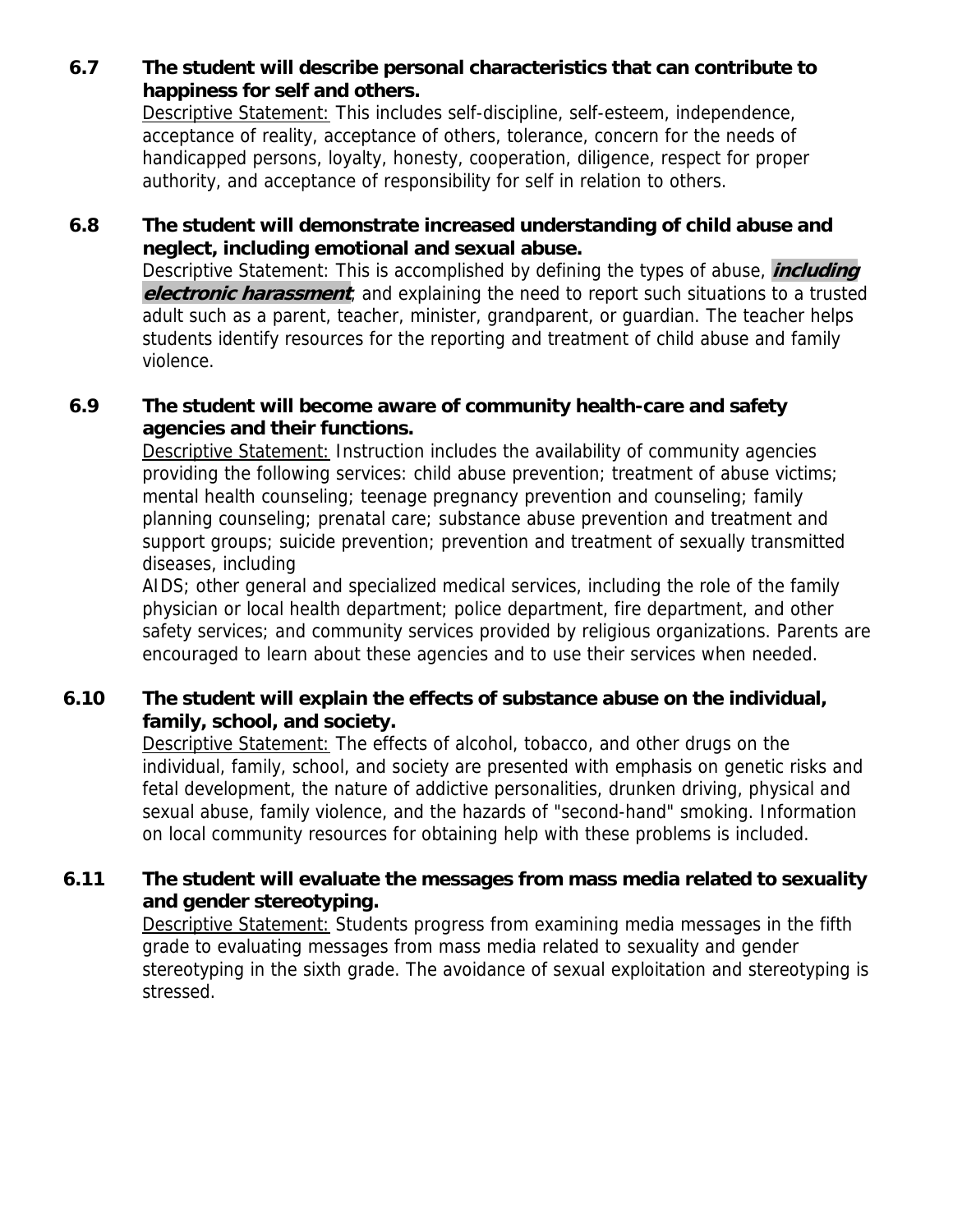**6.12 The student will apply decision-making skills in solving specific problems and in determining the possible outcomes of his or her decisions.**

 Descriptive Statement: Instruction includes the steps in the decision-making process, problem solving, and assertive communication skills. Students relate decision-making and problem-solving skills to actual adolescent problems--their own or situations presented in case problems. The effects of decisions on life-long goals are emphasized, and students predict the possible outcomes of decisions made. Career and other options available to women are stressed as choices are identified in the decision-making process.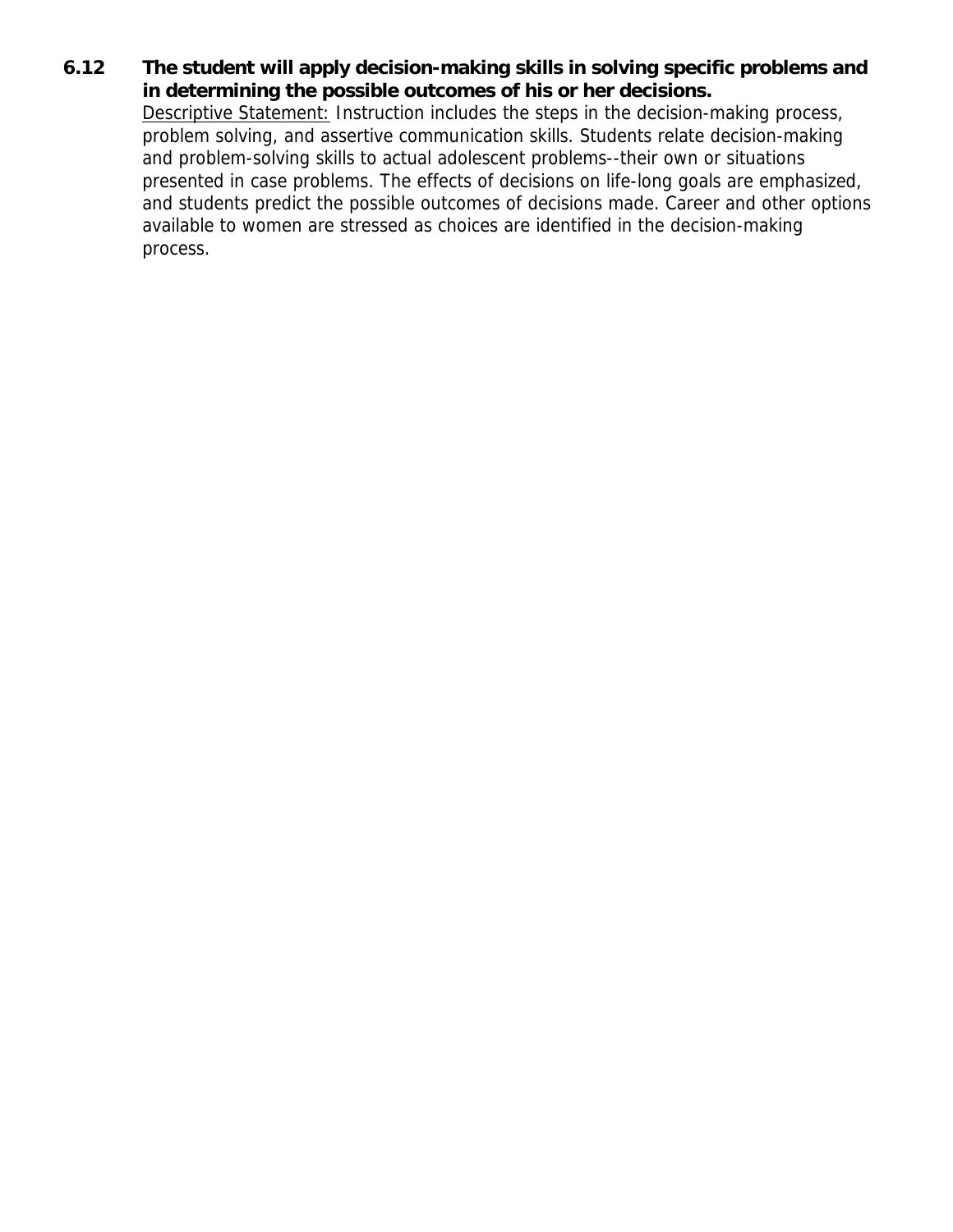## **SEVENTH GRADE**

- **7.1 The student will identify his or her role and relationships within the family.**  Descriptive Statement: Content includes identification of personal interactions; communication skills; ways of meeting emotional, physical, and intellectual needs; and the student's contribution to the family unit. Students learn the positive benefits of personal sacrifice to support family goals and needs when such a decision is indicated.
- **7.2 The student will recognize the physical development of his or her sex characteristics and how they affect emotional and social growth.**  Descriptive Statement: Emphasis is placed on the biological and physiological changes of early adolescence. Attention is given to such secondary sex characteristics as body growth, genital changes, hormonal secretions, the onset of menstruation, and sexresponse feelings. Instruction promotes self-awareness and alleviates anxiety through factual information regarding spontaneous erections, nocturnal emissions, masturbation, and differences in growth rates and development.
- **7.3 The student will realize that physical affection is not all sexual, but that it also can be an expression of friendship, of celebration, or of a loving family.**  Descriptive Statement: The student learns that appropriate expressions of affection are essential for emotional, physical, and psychological health. Factual information about personal anxieties encountered frequently by adolescents is included. Such anxiety has led to increased dropout and teen suicide problems.
- **7.4 The student will recognize that sexual behaviors are conscious decisions; that it is important to say "no" to premarital and inappropriate sexual relationships; and that appropriate relationships are based on mutual respect, trust, and caring.**

 Descriptive Statement: Sexual feelings are interpreted as normal and to be expected, but not always to be manifested in behavior. Instruction includes explanation of the differences between needs and desires, assertive skills, problem solving or conflict resolution, and alternatives. Ways to say "no" to premarital sexual relations and ways that students can support each other in saying "no" are presented. **Characteristics of abusive relationships, which may also involve alcohol and other drug abuse or inappropriate use of electronic devices such as phone or internet, are addressed**. In addition, the detrimental effects of teenage pregnancy, the nature of sexually transmitted diseases, and the benefits of delaying sexual activity until marriage are reviewed.

## **7.5 The student will identify messages in society related to sexuality.**

Descriptive Statement: The teacher guides the student in discovering and analyzing messages about sexuality found in advertising media, music and videos, television, internet, films, printed materials, and graffiti. Messages conveyed by adults also are addressed. Students learn to recognize gender stereotyping and sexual exploitation. They are encouraged to evaluate and counteract any negative effects identified and to engage in a variety of positive activities, rather than spending too much time viewing media programs containing negative components.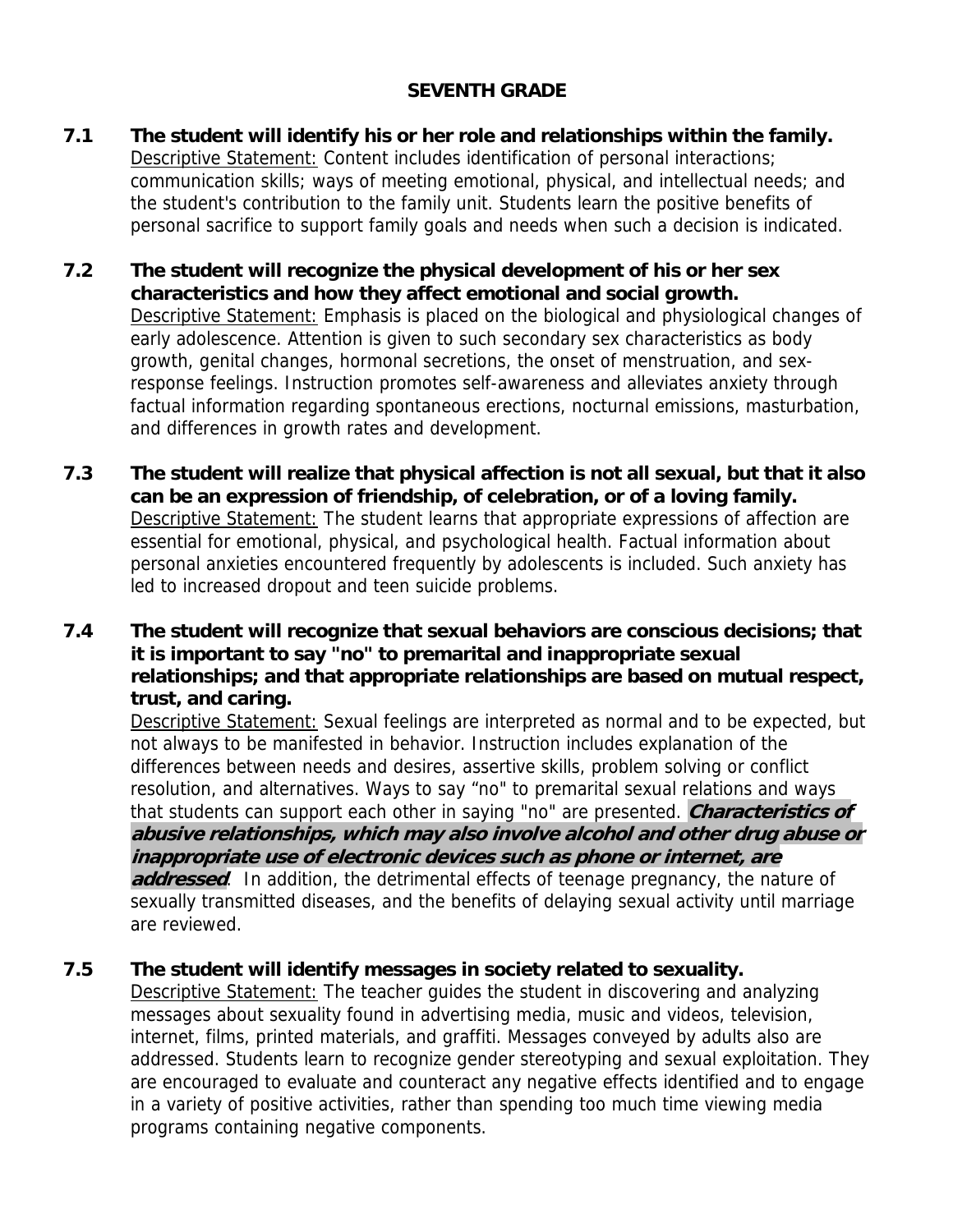## **7.6 The student will be aware of the consequences of preteen and teenage sexual intercourse.**

 Descriptive Statement: Instruction focuses on updated, factual information regarding sexually transmitted diseases, including AIDS; pelvic inflammatory disease (PID); cervical cancer; unwanted pregnancy; and discussion about reputation, guilt, and anxiety. Discussion also includes the emotional and financial implications of sexual activity and parenting before marriage. Students are guided in identifying positive aspects about themselves as reasons for avoiding risk-taking behavior. They learn about the positive results and freedoms associated with abstinence during the preteen and teenage years.

## **7.7 The student will list the adverse consequences of a pregnancy in early adolescence, as well as the positive benefits of postponing pregnancy until marriage.**

 Descriptive Statement: Instruction includes a review of pregnancy and childbirth from previous grade levels, as well as discussion of responsibilities involved and adverse consequences encompassing the emotional, **mental**, physical, social, and economic impact on young parents, on their families, and on society. The nutritional implications of high-risk infants and teenage mothers also are included. The effects of an adolescent pregnancy on the student's life-long goals and potential achievements are emphasized, particularly in view of the many personal and career options available to women. **The benefits of being married before having children and the effects on the family, child and the community will be discussed**.

## **7.8 The student will describe the signs and symptoms of pregnancy.**

 Descriptive Statement: Instruction involves physical and psychological changes and the need for early detection of pregnancy through medical testing to ensure a healthy and successful pregnancy. Community resources for testing and/or further information are identified.

## **7.9 The student will explain techniques for preventing and reporting sexual assault and molestation.**

 Descriptive Statement: Methods of handling assault and molestation, as well as prevention methods, are presented. Emphasis is placed on the importance of avoiding situations which could provide opportunities for molestation and **sexual assault**, including the homes and cars of acquaintances when no appropriate supervision is available. **Students will practice appropriate use of the internet and text messaging**. Key terms are defined. **Approaches and behaviors, in both person and electronically**, used by **perpetrators** are identified and explained. Community resources for victims of molestation and assault are identified.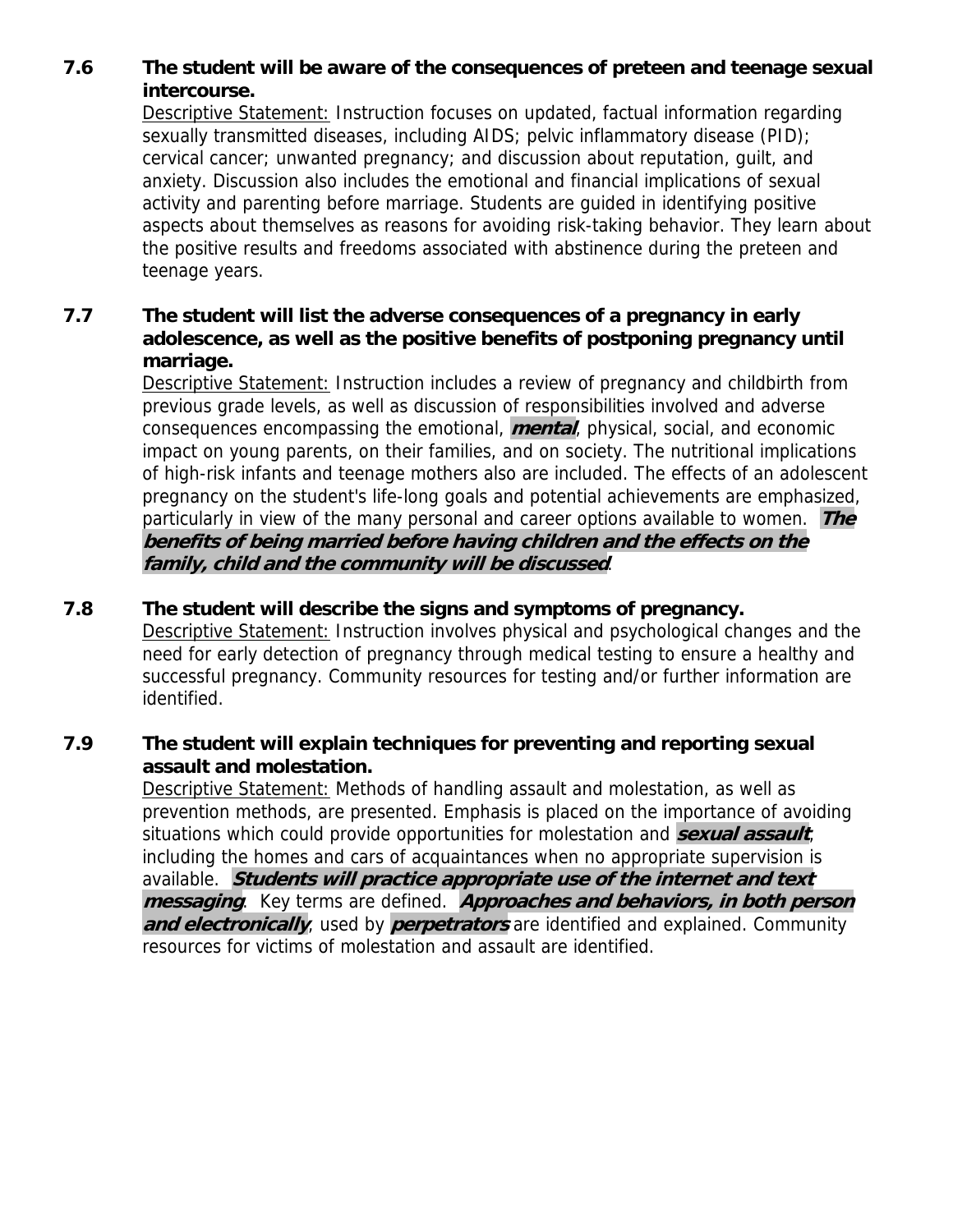## **7.10 The student will identify causes, symptoms, treatment, prevention, and transmission of sexually transmitted diseases, including AIDS.**

 Descriptive Statement: Topics include the nature, symptoms, treatment, transmission, and diagnosis of the following diseases in addition to AIDS: syphilis, gonorrhea, chlamydia, and genital herpes. In addition, myths are dispelled; for example students learn that one cannot contract a sexually transmitted disease from dirty dishes or clothing. High-risk activities, such as needle sharing, intravenous drug abuse, are discussed. Community resources for the testing and treatment of sexually transmitted diseases are identified.

## **7.11 The student will identify the issues associated with friendships.**

Descriptive Statement: The student accomplishes this by identifying characteristics of each type of friendship and by relating these characteristics to changes as one advances through the growth and development process.

#### **7.12 The student will realize the role of peers and the peer group during adolescence, and the nature and purpose of dating.**

Descriptive Statement: Discussion focuses on the qualities of friendship, the importance of participating in peer groups that encourage the development of positive personal traits, and the nature of dating. Group dating is presented as a positive first step in developing romantic relationships, demonstrating appropriate dating behavior, and fulfilling dating responsibilities.

## **7.13 The student will recognize contributions of various racial and ethnic groups to family life and society.**

 Descriptive Statement: Topics include the importance of racial and ethnic identity for families and the effects of negative stereotypes on families and individuals. Emphasis is placed on appreciation of racial and ethnic differences. In addition, topics such as kinship, family cultural backgrounds and customs, family religious traditions, and the changing family in today's society are analyzed.

## **7.14 The student will increase his or her ability to listen to different points of view and to accept the rights of others to a differing point of view. Descriptive Statement: Positive communication skills are developed to enhance**

relationships and to increase recognition of various points of view existing within families and society.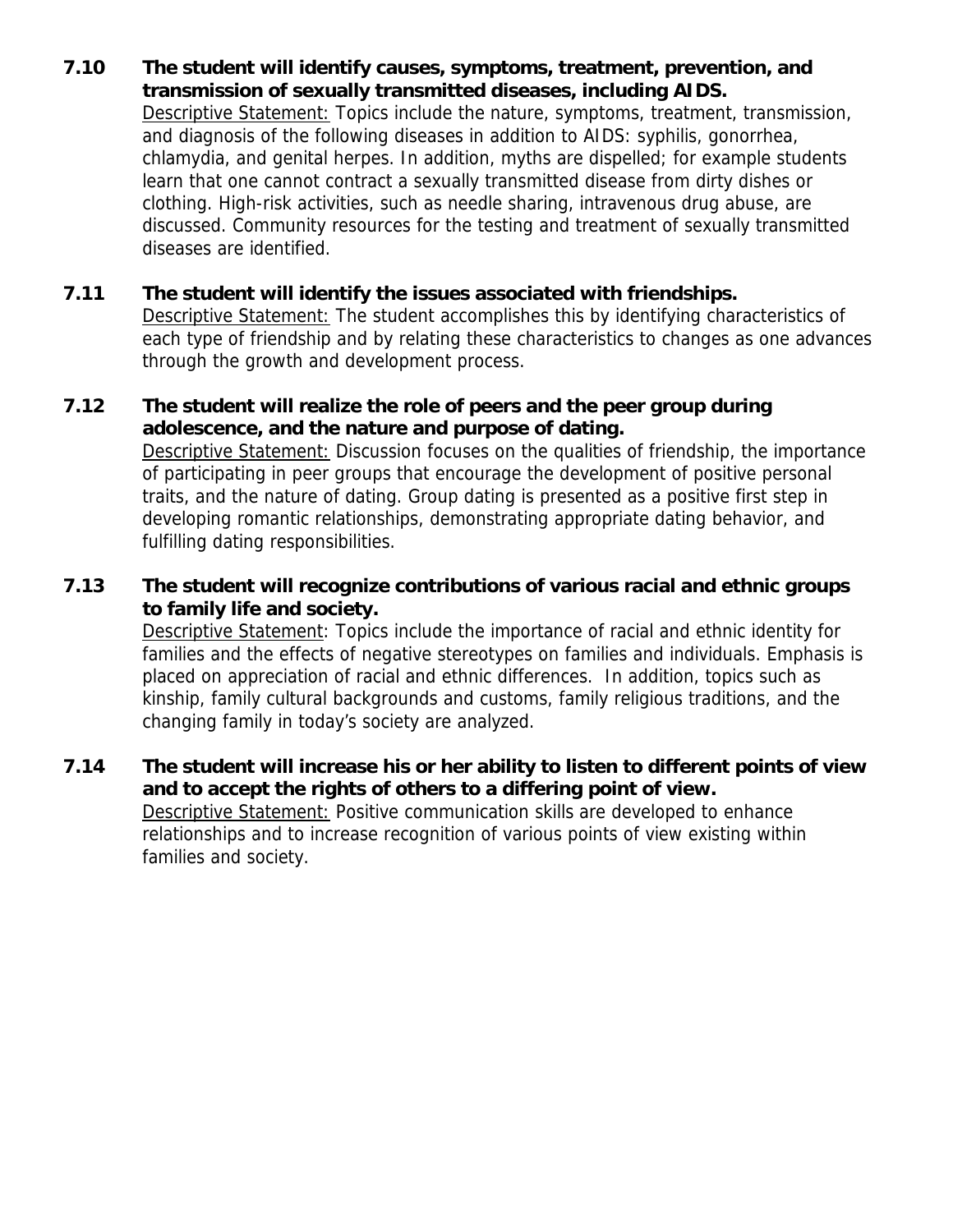## **EIGHTH GRADE**

#### **8.1 The student will relate stages of human development to his or her own developmental level.**

 Descriptive Statement: The student learns that people change as they age, according to their developmental level--physically, mentally, and emotionally. Physical development and human anatomy are reviewed. Stages of mental and emotional development are presented in relation to the student's present developmental level with the goal of increasing his or her self-understanding and self-acceptance--now and in the future. Commonly accepted theories of personal development are presented as they relate to the student's own development.

#### **8.2 The student will recognize the development of sexuality as an aspect of the total personality.**

Descriptive Statement: The factors to be presented are the development of one's own sexual identity, varying rates of development, and self acceptance.

## **8.3 The student will become aware of the need to think through decisions and to take responsibility for them.**

 Descriptive Statement: The impact of present decisions on future opportunities and personal development is stressed. Instruction includes also support skills for the decision-making process--assertive communication, identification of personal conflicts, **positive mental health practices**, and conflict resolution. Life-long educational, career, and personal development goals are examined in relation to present decisions and to options available to males and females at various stages of their lives. **Students will discuss the impact of personal information posted on social networking sites such as My Space, Facebook or Twitter on future goals.** 

## **8.4 The student will identify the issues associated with friendships.**

 Descriptive Statement: The student accomplishes this by reviewing the characteristics of friendships, by discussing the qualities of a good friend, and by relating the characteristics to changes as one continues to advance through the growth and development process.

## **8.5 The student will recognize the nature of dating during adolescence.**

 Descriptive Statement: Content includes the need for belonging, love, and affection, and the search for one's own identity. In addition, students examine the difference between love and infatuation and become aware that one learns about oneself from every relationship, **and these experiences prepare one for the challenges and responsibilities of marriage**. The student will also recognize warning signs of potentially abusive dating relationships.

## **8.6 The student will interpret the messages in society related to sexuality.**  Descriptive Statement: Students continue to discover and analyze messages about sexuality found in advertising media, music and videos, television, films, **the internet**, printed materials, and graffiti. Students also determine the impact of these messages on themselves and others and review how to counteract negative effects. Positive alternatives to media immersion are discussed. **Students will demonstrate how these messages affect mental health issues related to sexuality**.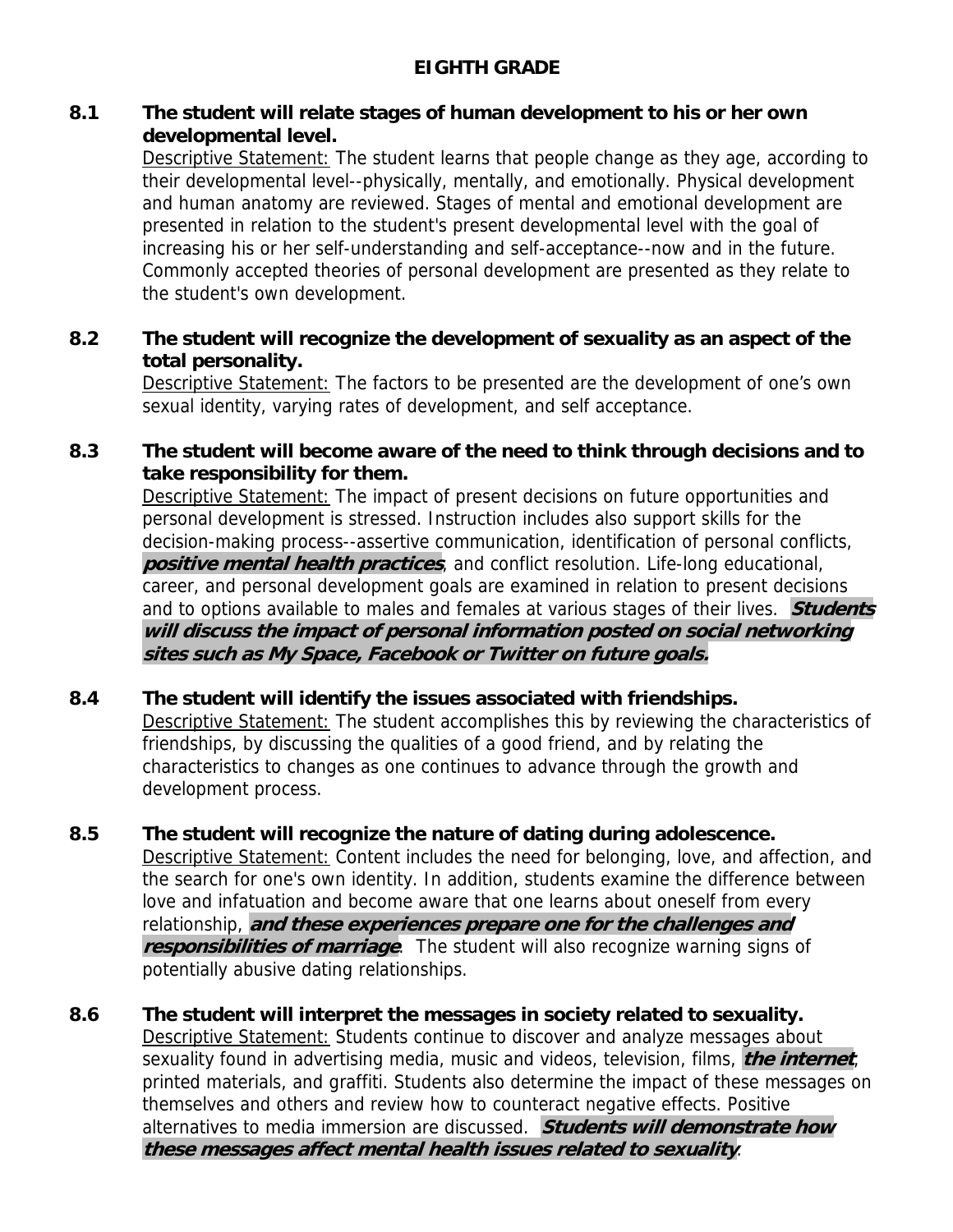## **8.7 The student will describe strategies for saying "no" to premarital sexual relations.**

 Descriptive Statement: The emphasis is on strengthening self-confidence and reinforcing assertive skills and decision-making skills. Students learn why and how to say no" to premarital sexual relations and to situations that challenge their own values, how to manage peer pressure, and how to manage their own sexual feelings.

## **8.8 The student will develop the coping skills needed to deal with stress.**

Descriptive Statement: Students identify possible sources of stress (for example, parental, peer, and school pressures; teenage pregnancy; and fear of AIDS); and the positive and negative ways in which individuals deal with these sources of stress. The point is made, however, that stress cannot be avoided and that it is not all negative. Information is provided to counteract negative approaches to dealing with stress, such as alcohol, drugs, and suicide. Students learn positive techniques for coping with stress (for example, exercise and sports, creative arts, religious activities and youth groups, and career-development and life-management activities).

## **8.9 The student will identify the stresses related to changing relationships in the home, school, and community.**

 Descriptive Statement: Emphasis is placed on the grief and adjustment processes associated with loss or change resulting from such circumstances as illness, a disabling condition, death, separation, divorce, loss of friendship, loss of income, or coping with substance abuse. The point is made, however, that changes may bring new opportunities to form friendships and to engage in new activities; that some relationships contain normal amounts of stress, especially in adolescents; and that stress is usually only temporary.

## **8.10 The student will analyze the issues related to teenage pregnancy.**

 Descriptive Statement: Issues such as the role of the teenage father and the adverse impact of pregnancy on both families are identified. The physical, social, emotional, legal, financial, educational, and nutritional implications of teenage pregnancy also are discussed.

#### **8.11 The student will review facts about pregnancy prevention and disease control.**

 Descriptive Statement: Methods of contraception are analyzed in terms of their effectiveness in preventing pregnancy and the spread of disease. Abstinence is emphasized as the only method that is 100% effective in preventing pregnancy and the most effective method of minimizing the possibility of contracting sexually transmitted diseases.

## **8.12 The student will describe the effects of alcohol and drug abuse on families and peer relationships.**

Descriptive Statement: The effects of substance abuse on judgment within the peer group in terms of social and sexual behavior are analyzed. The effects of such abuse within the family also are emphasized, including family and sexual violence.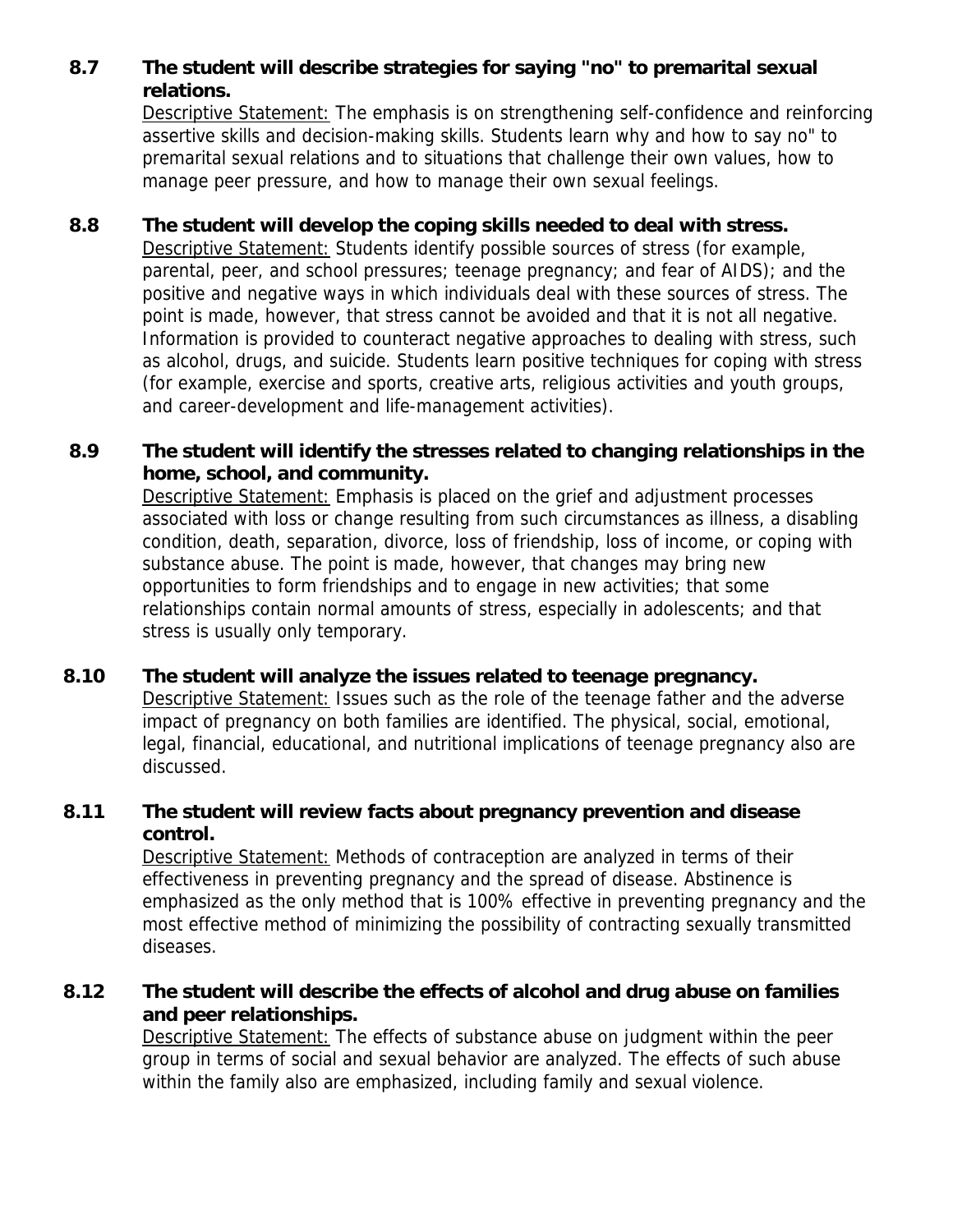**8.13 The student will identify the effects and prevention of sexual assault, rape (including "date rape"), incestuous behavior, and molestation.** 

Descriptive Statement: Content includes developing assertive skills, resolving conflict, avoiding risk situations and provocative behavior and dress, saying "no," and identifying other alternatives. Characteristics of dating violence, **electronic harassment**, and abusive relationships will be discussed. Information on referral services also is provided.

## **8.14 The student will recall the ways in which the AIDS virus is transmitted, and techniques for preventing this disease.**

 Descriptive Statement: This involves describing behaviors, including homosexuality, that put one at risk; dispelling myths regarding the transmission of the disease; and stressing abstinence and rejection of the use of illegal, intravenous drugs. The use of condoms in preventing the spread of AIDS is discussed.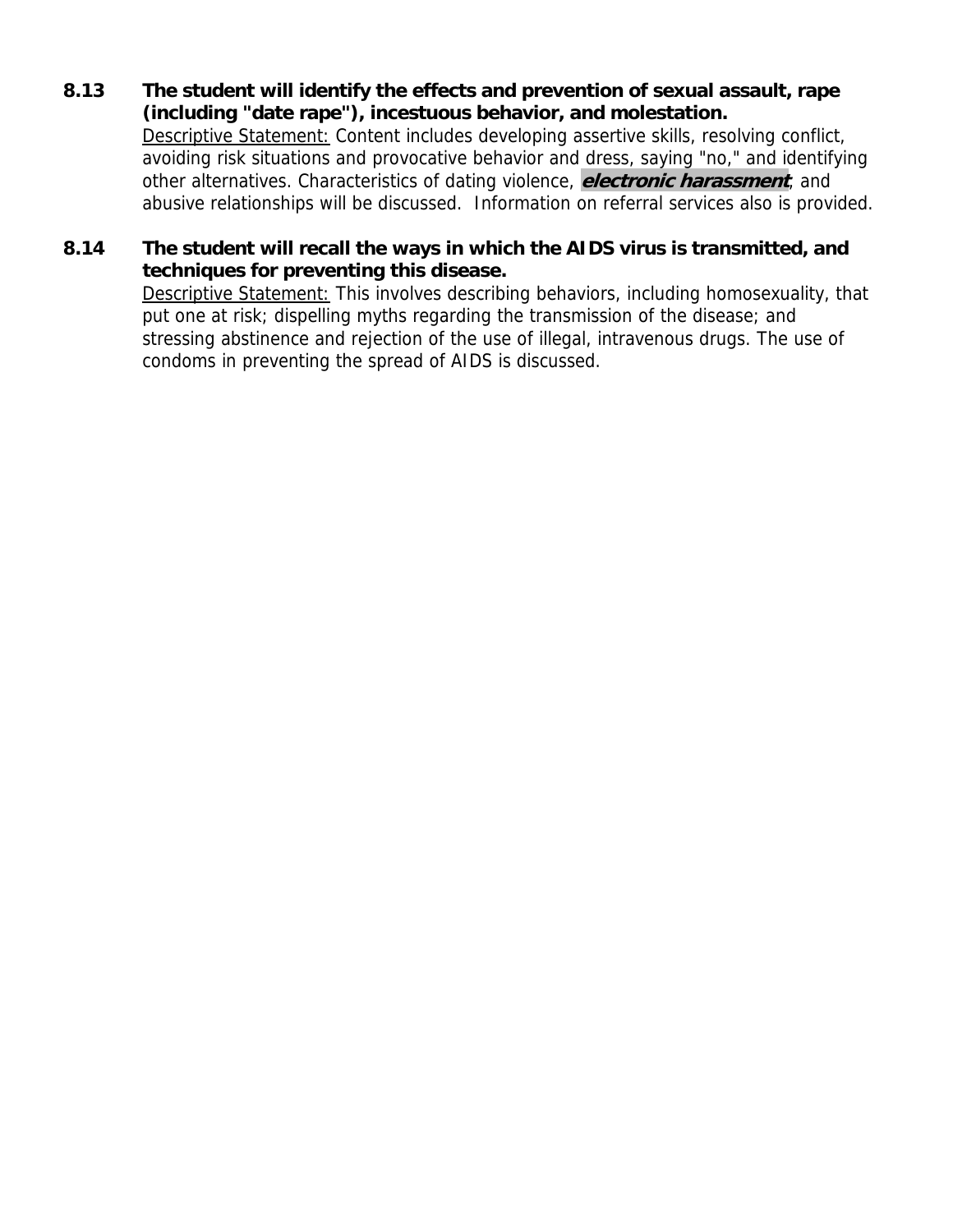## **NINTH GRADE**

**9.1 The student will trace the human growth cycle in relation to parenting skills from the prenatal period through the elderly stage.** 

 Descriptive Statement: Information about developmental levels throughout the life cycle-- prenatal, infant, toddler, pre-kindergarten, school-age, adolescent, young adult, middle- age, and elderly--is related to the complexity of child-rearing and to the need for maturity before parenthood. Life-stage development is presented also to help students gain appreciation of their own development.

**9.2 The student will explain the importance of the family as a basic unit of society and his or her responsibility as a member of the family.** Descriptive Statement: Topics include the function of the family, family forms, family strengths, and family influences on society. **The benefits, challenges, responsibilities, and value of marriage for men, women, and children, and communities in society will be included**.

## **9.3 The student will recognize the development of sexuality as an aspect of the total personality.**

 Descriptive Statement: Discussion focuses on the development of one's sexual identity. Internal and external conflicts associated with problems of sexual identity are addressed.

## **9.4 The student will review and apply the decision-making process.**

 Descriptive Statement: Students practice methods of gathering information and applying the decision-making process in practical situations. Emphasis is placed on the need for parental guidance, family and personal values, knowledge, and reason as bases for decision-making.

## **9.5 The student will review the nature and purposes of dating.**

Descriptive Statement: Topics include understanding family quidelines, the functions of dating, and coping with the pressures experienced in dating situations. Students will discuss the signs of dating violence and abusive relationships. Discussion also focuses on the importance of group dating, rather than dating as a couple, in early adolescence.

**9.6 The student will realize the importance of setting standards for controlling sexual behavior and of postponing sexual relations until marriage.** Descriptive Statement: The physical, emotional, social, and economic consequences of premarital sexual relations continue to be emphasized along with reinforcement of assertive skills and ways to say "no" in terms that will enable the student to resist pressure from other teenagers and manage his or her own feelings and behavior.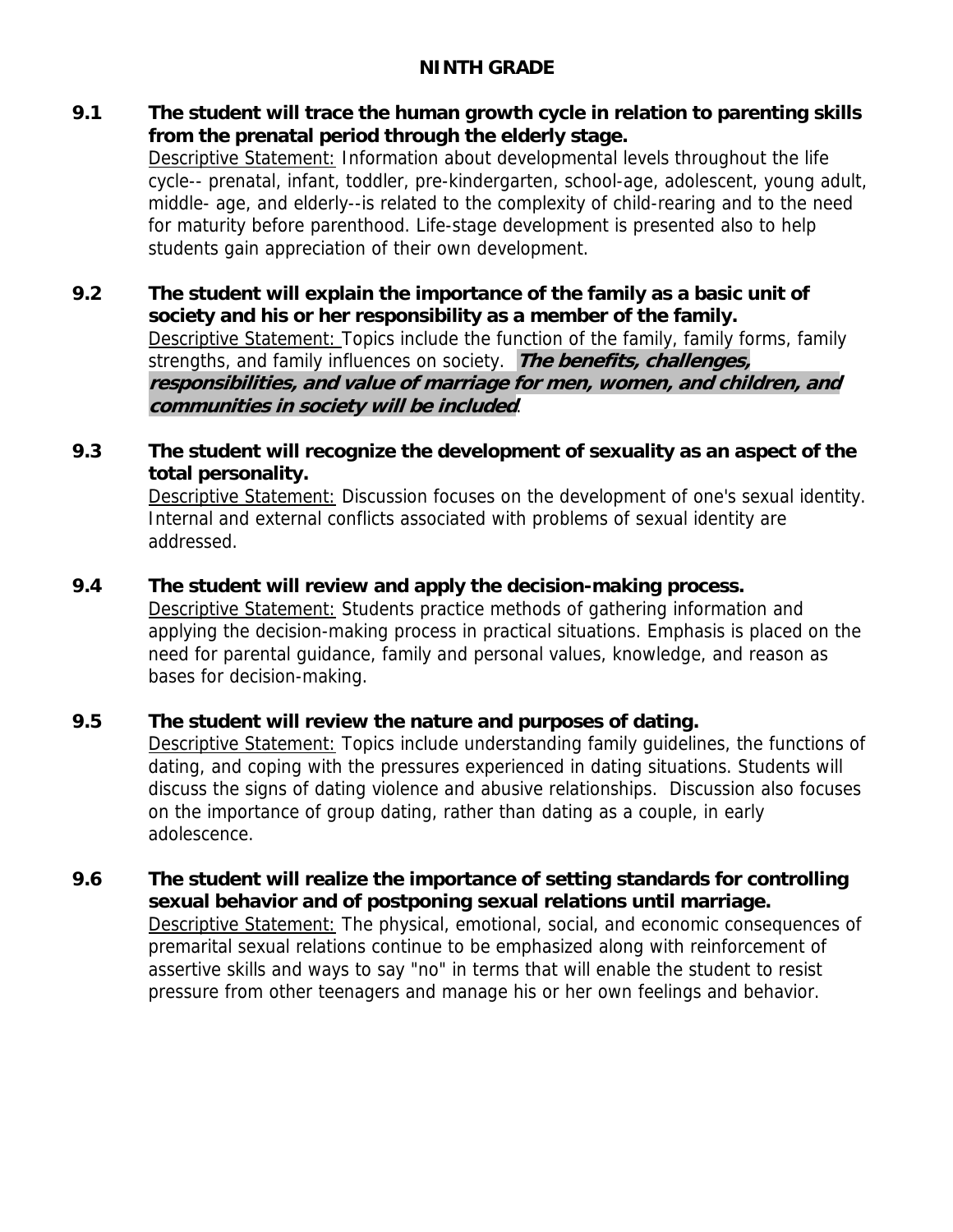**9.7 The student will interpret the effects and prevention of sexual assault, rape (including "date rape"), incestuous behavior, and molestation.**  Descriptive Statement: This is a review of the use of assertive skills, conflict resolution, avoidance of risk situations, and referral services in the community. In addition to identifying such factors, the student explains or interprets them to others. **The student will demonstrate proper approaches to dealing with physically and mentally abusive relationships. The student will identify the appropriate and inappropriate use of electronic devices.** 

#### **9.8 The student will relate specific information on substance abuse to each stage of the life cycle.**

 Descriptive Statement: Emphasis is on substance use and abuse during pregnancy, puberty, and adolescence and its general effect on daily functioning.

**9.9 The student will be able to explain the process of reproduction.** 

 Descriptive Statement: Instructional components include anatomy, physiology, conception, fertility, fetal development, childbirth, and prenatal care.

#### **9.10 The student will demonstrate understanding of specific health issues, including the ability to conduct particular self-examinations.**

Descriptive Statement: The focus is on factual information about menstruation, toxic shock syndrome, pre-menstrual syndrome, menopause, and male-and female-specific concerns. Disease prevention through self-assessment and self-examination is reinforced with emphasis on breast and testicular self-examination.

## **9.11 The student will demonstrate knowledge of pregnancy prevention and disease control.**

Descriptive Statement: Topics include planning for adult relationships, a review of factors to consider in planning for a family, misconceptions about contraception, a review of methods of contraception in relation to effectiveness in pregnancy prevention and disease control, and the decisions associated with contraception. Abortion is not presented as a method of birth control, but spontaneous abortion or miscarriage is explained and the risks of induced abortion are analyzed.

**9. 12 The student will explain the transmission and prevention of the AIDS virus. Descriptive Statement:** This is a review of the ways in which the AIDS virus is transmitted, and the techniques for preventing this disease.

## **9.13 The student will identify the effects of discrimination.**

 Descriptive Statement: The teacher helps students identify forms of discrimination including ageism, racism, and sexism and the consequences of discrimination on individual and family life. Discussion focuses on the value and importance of differences among individuals and families.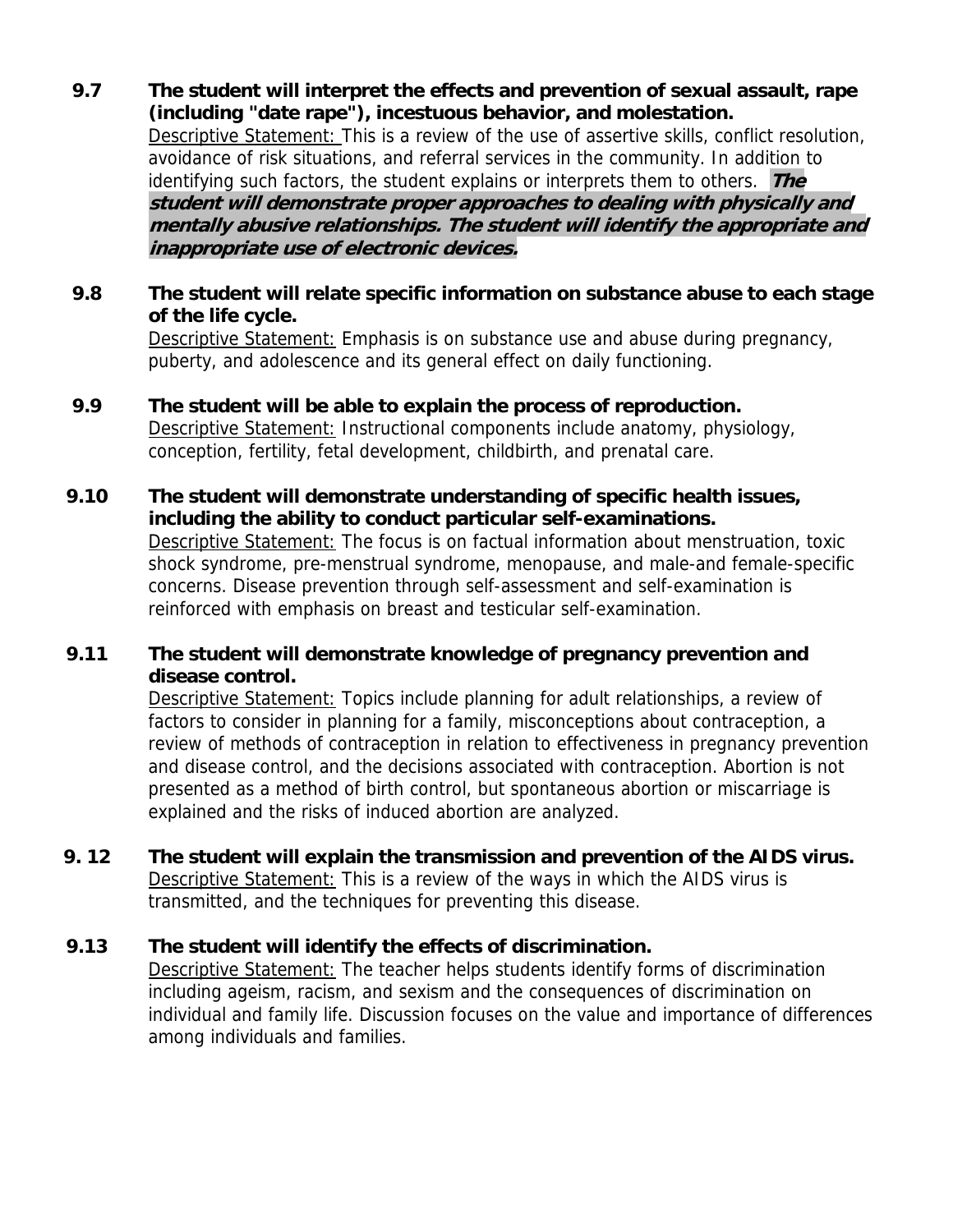## **9.14 The student will begin to identify educational and career goals.**

 Descriptive Statement: Students formulate educational and career objectives. A "life goals" project provides the structure for achieving this objective and students complete activities that enable them to gain insight into the variety of personal and career options available to males and females. **Students will discuss the impact of use of social networking sites, such as My Space, Facebook and Twitter on career goals**.

**9.15 The student will identify ways of preventing and/or coping with various types of violence,** including abusive relationships. Descriptive Statement: Content includes issues associated with dating violence, spouse abuse, sexual assault, physical and verbal child abuse, family violence, and abuse of the elderly and disabled; violence prevention strategies; and identification of local support groups and agencies. Emphasis is placed on abuse as an unacceptable form of behavior that should not be tolerated. The need to report violence to appropriate authorities and agencies is presented as well as methods of reporting.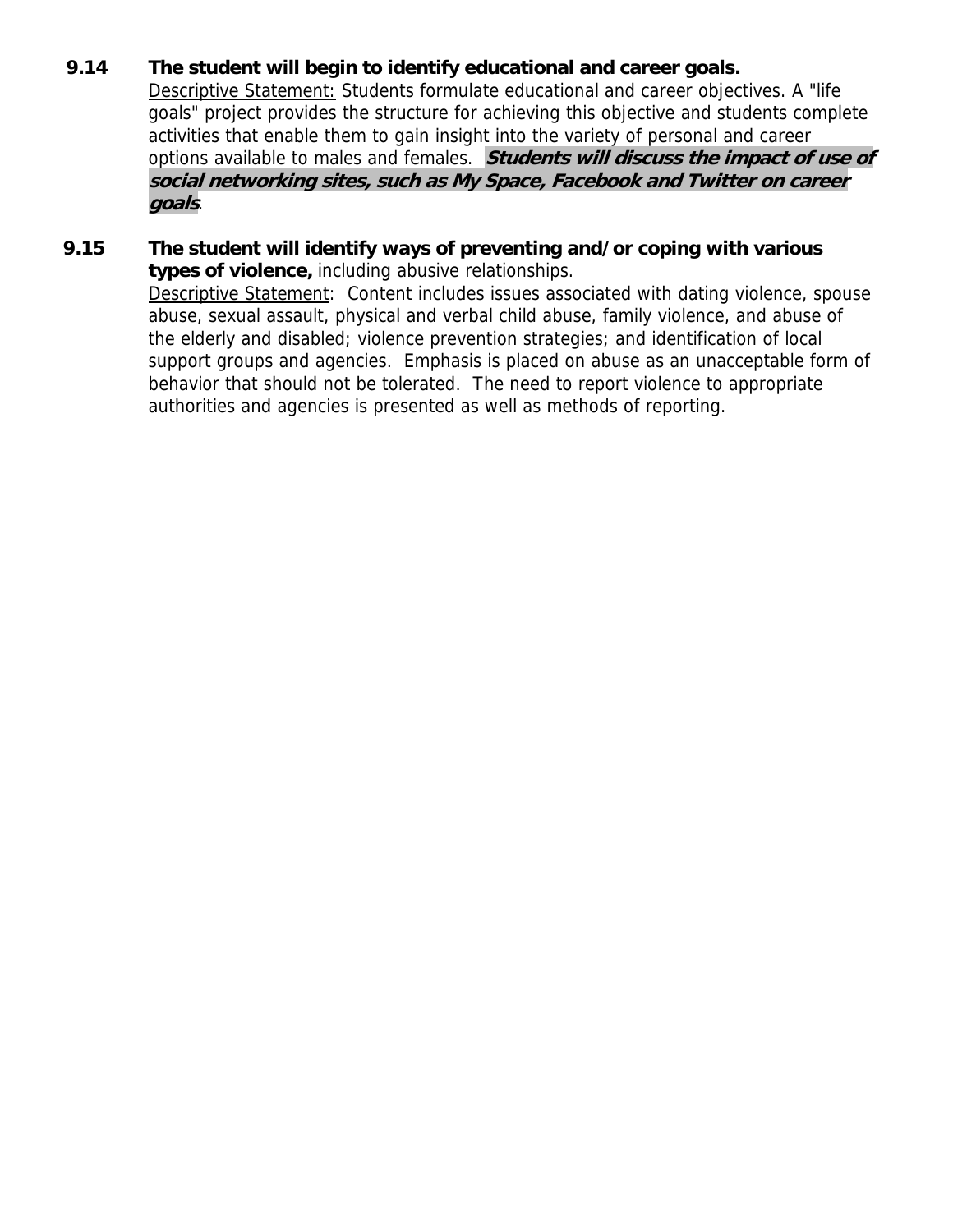## **TENTH GRADE**

#### **10.1 The student will determine how maturation affects adolescents.**

 Descriptive Statement: Emphasis is placed on the process of adolescent development as it relates to self-image, self-esteem, physiological changes, identification of human needs, constructive responses to emotions, the decision-making process, sources of values, and self-discipline.

## **10.2 The student will describe his or her own attitudes concerning expectations of self and interpersonal relationships.**

 Descriptive Statement: Friendships, dating or group activities, stages of developing relationships, assertiveness, types of love, communication, and individual and family roles are stressed. **Discussion will include the expectations of virtual relationships**. Types of sources of conflict in interpersonal relationships and methods of conflict resolution are emphasized. **Instruction also includes common problems, commitment to the relationship, communication skills, decisionmaking strategies, compromise, positive mental health practices and other methods of conflict resolution**.

#### **10.3 The student will examine values, morals, and ethics essential to the growth and maintenance of positive human relationships.**  Descriptive Statement: The universal values of honesty, trustworthiness, self-control, responsibility for self and others, and social justice are discussed as well as the development of moral and ethical systems.

## **10.4 The student will use the steps in the decision-making process to solve specific problems.**

 Descriptive Statement: Instruction deals with the six steps of the decision-making process as they relate to personal, social, and peer pressures and to media messages. These steps include: identifying the problem; listing all possible alternatives; evaluating the alternatives and their consequences based on personal and familial beliefs as well as societal values; choosing an alternative that promotes the good in self, others, and society; acting on the decision; and evaluating the results. Resources in the community that can assist in evaluating alternatives are identified.

## **10.5 The student will recognize the need to abstain from premarital sexual intercourse.**

 Descriptive Statement: Content focuses on the need to consider life-long goals in relation to pressures for present sexual activity. Topics include readiness for parenthood, the consequences of non-marital pregnancy, the effects of sexually transmitted diseases, the impact on reputation and on present and future goals, the importance of adhering to family values, the need to complete educational plans, the burdens of financial responsibilities, and interference with future goals and job opportunities. The positive benefits of postponing sexual activity until marriage are emphasized, especially the opportunities available to young men and women who concentrate on attaining their personal, educational, and career goals. In addition, abstinence continues to be emphasized as the only method that is 100% effective in preventing pregnancy and the assertive skills of saying "no" to undesirable behavior are reinforced.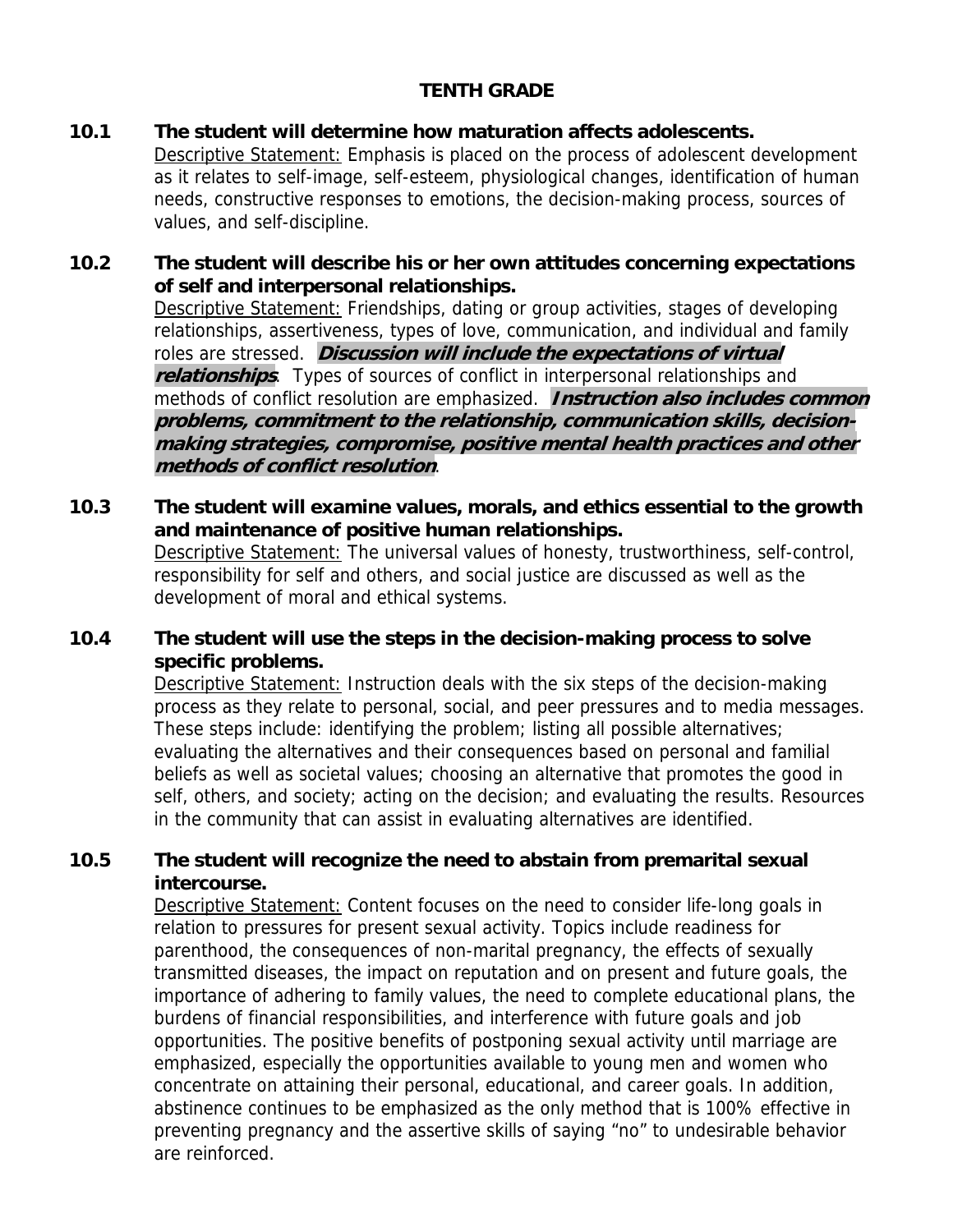## **10.6 The student will recognize alternatives to premarital sexual intercourse for expressing feelings and affection.**

 Descriptive Statement: Students are guided toward communicating feelings and affection through talking; through expressing ideas, values, and goals; through social and recreational contacts and community service; and through positive body language and caring gestures, rather than through premarital sexual intercourse.

## **10.7 The student will explain the factors to be considered in preparing for dating and marriage.**

 Descriptive Statement: Steps involved in relationships are identified, including friendships; dating (casual, double/group, single, blind, steady, and leading to marriage); and mate selection. Steps to developing positive, healthy relationships will also be discussed.

## **10.8 The student will examine factors to be considered in life-goal planning and develop a plan for fulfillment of life-long goals.**

Descriptive Statement: Discussion includes life-long career goals in relation to economics and continuing education, considering the possibilities of marriage and preparing for a family, and/or career development plans. Family planning, including methods of contraception, is reviewed.

## **10.9 The student will describe the signs and symptoms of pregnancy.**

Descriptive Statement: Instruction involves physical and psychological changes and the need for early detection of pregnancy through medical testing to ensure a healthy and successful pregnancy. Community resources for testing and/or further information are identified.

## **10.10 The student will analyze the factors associated with a healthy pregnancy.**  Descriptive Statement: Content focuses on causes of low birth weight such as smoking, poor nutrition, and use of alcohol and other drugs, as well as the effects of sexually transmitted diseases, including AIDS. Other consequences of good and poor health habits, including the importance of quality prenatal care, are stressed.

## **10.11 The student will explain the importance of supportive roles of the mother and father through pregnancy, birth, and childhood and express his or her own attitude toward parenting.**

 Descriptive Statement: Topics for discussion include the responsibilities of each parent in relation to proper prenatal care; the effects of heredity; possible abnormal outcomes such as miscarriage, birth defects, stillbirth, and premature birth; and the stages of fetal development prior to birth. **The student's own opinions about parenthood – possible reasons for becoming a parent, realistic role expectations for parenthood, and parental responsibilities. Students will demonstrate the skills needed to utilize positive mental health practices in parenthood**.

## **10.12 The student will describe available birthing options.**

 Descriptive Statement: Prepared materials on childbirth education are primary resources. Birthing alternatives, such as natural childbirth, are examined.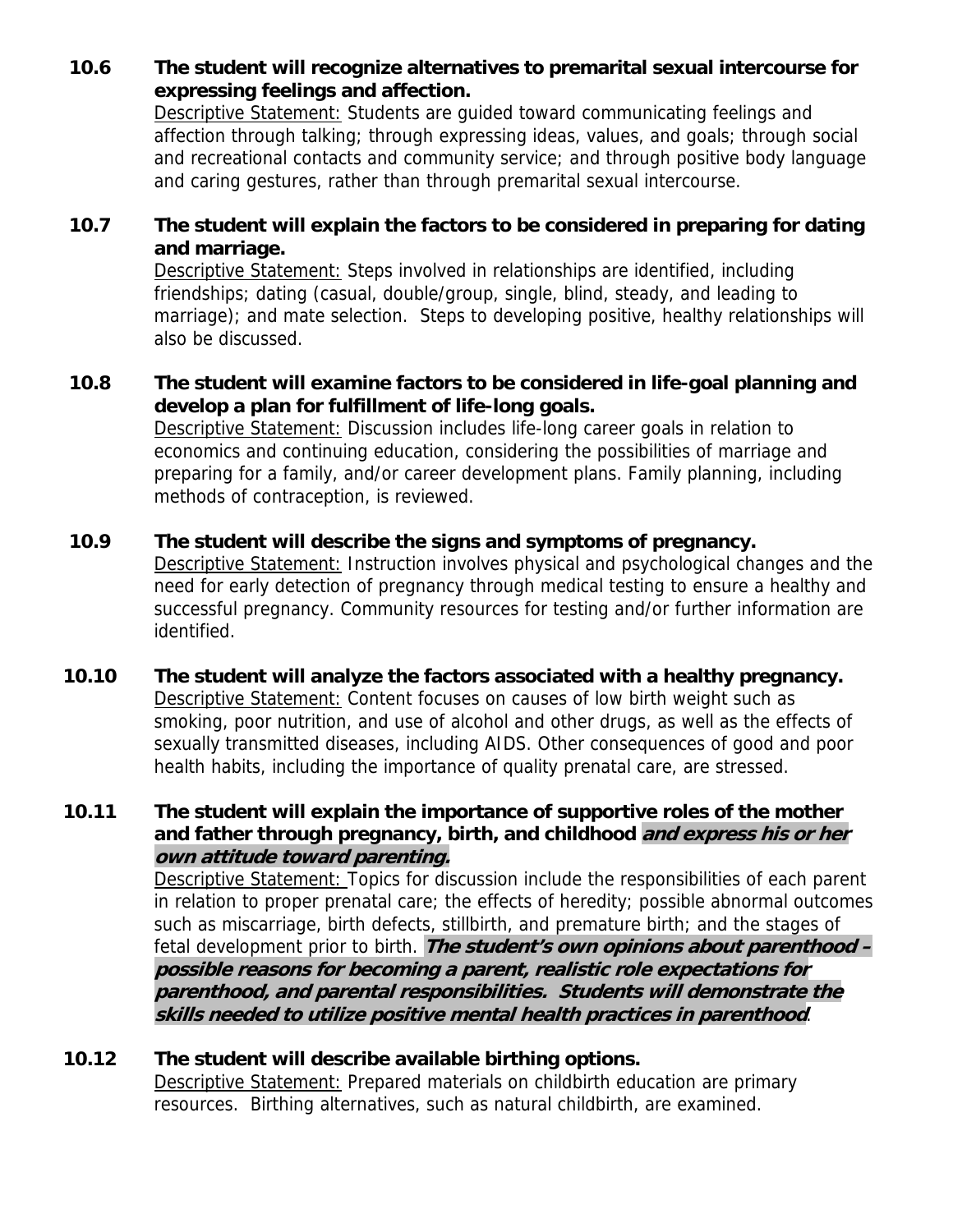## **10.13 The student will identify the stages of the birthing process.**

Descriptive Statement: The stages of the birthing process include the onset of the process and the three stages of labor and delivery--dilation, birth, and expulsion of placenta.

- **10.14 The student will explain growth patterns of children and analyze the skills and attitudes needed to become a competent parent.**  Descriptive Statement: Growth patterns of children and attitudes toward parenting styles are examined. Instruction also includes various parenting strategies described by authorities. Students have opportunities to identify parenting skills they wish to develop. Emphasis is placed on the joint participation of mother and father and sharing of parenting responsibilities **in reacting to and in guiding children's behavior**. **Students will understand the benefits, challenges, responsibilities and value of marriage in parenting. The student will be able to identify community and familial support systems that are available to parents. Students will understand the positive and negative effects of parenthood on mental health**.
- **10.15 The student will describe adjustments to be made after the birth of a child.**  Descriptive Statement: Characteristics of newborn infants including appearance, behavior, and emotional and physical needs are discussed. The newborn child as a source of joy and love is emphasized; however, the impact on the family of caring for a newborn infant is examined, including the effects on income, educational plans, leisure time, time available for sleep, and interpersonal relationships, and coping with common fears regarding child care.

#### **10.16 The student will compile a list of community agencies and resources available to assist individuals and families.**

 Descriptive Statement: Examples of community resources to be listed are mental health services, social services, religious organizations, private agencies, hot lines, daycare centers, nursing homes, and the department of health. Emphasis is on how these agencies can help families cope with emotional and financial stress brought on by handicapping conditions and crisis situations which affect the family.

#### **10.17 The student will review the positive aspects of family life as a basic unit of society and as a means of personal development.**

Descriptive Statement: Instruction includes a review of the family life cycle, functions, and forms, with particular emphasis on family interactions. The family unit is described as a primary factor for the development of one's personality and for preparation for adulthood as either a married or a single person. The relationship of the family unit to the community and the world is stressed. The changing family in today's society is analyzed.

## **10.18 The student will classify the major problems, issues, and decisions related to each stage of the family life cycle.**

 Descriptive Statement: The life cycle and how it applies to individuals and families is covered along with developmental tasks and needs of individual family members.